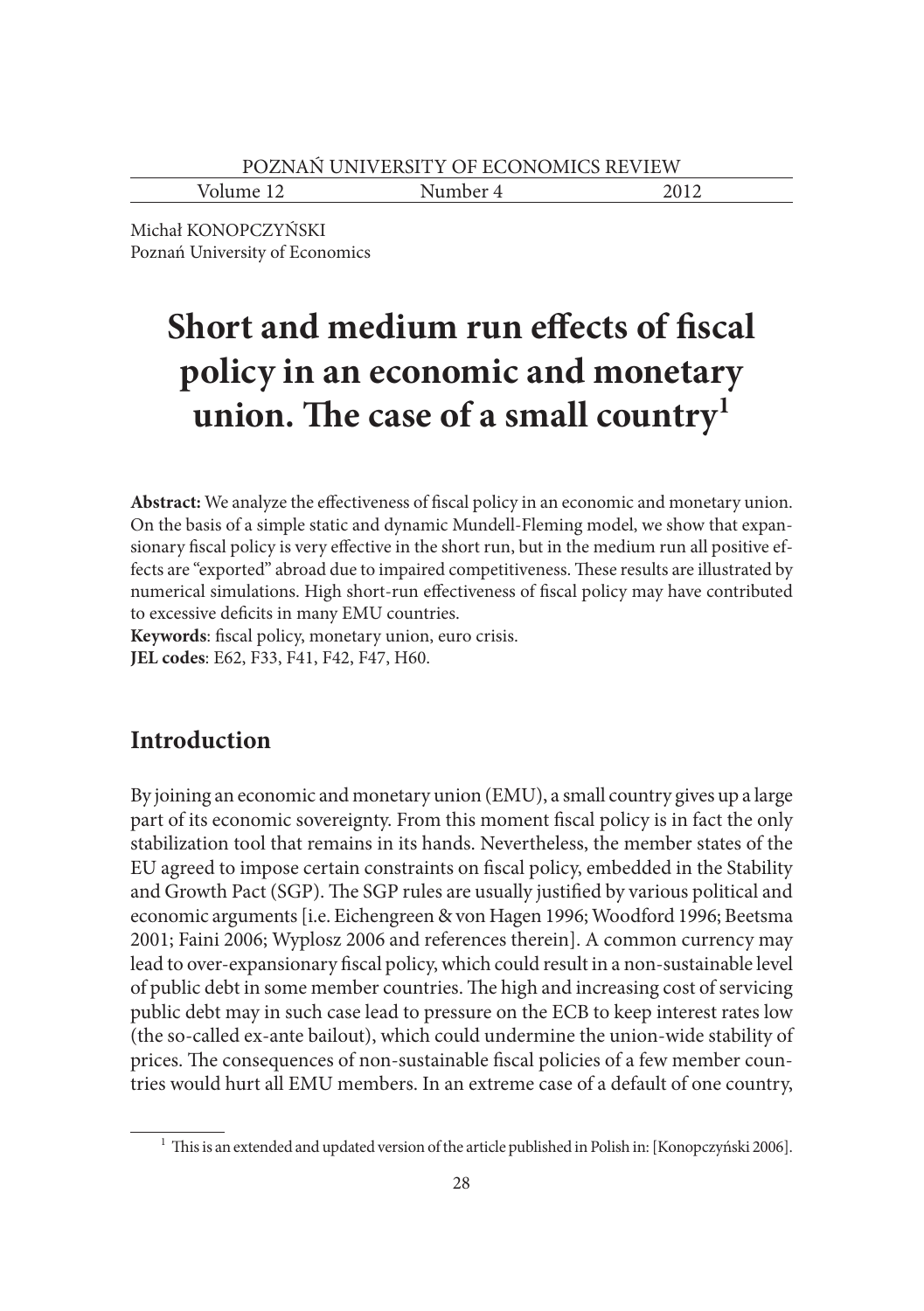others could in fact be forced to bail out. The high cost of such operation, coupled with its obvious unfairness would be a powerful weapon in the hands of euro-skeptics, and may eventually endanger the very existence of a common currency. The SGP fiscal rules serve as the first line of defense against such danger.

On the other hand, (before economic crisis) prominent economists have argued that external fiscal constraints make no sense, and might even be harmful. For example Buiter [2006], de Grauwe [2007] and Wyplosz [2006] have claimed that there is no risk of a direct bailout, because Art. 103 of the Maastricht Treaty contains the no-bailout clause, which fully shields all the EU institutions and governments. Also, an indirect bailout (the ECB's interest rates cut in order to lower the cost of debt servicing, at the cost of a higher union-wide inflation) is highly unlikely, because the ECB is strongly independent of governments. De Grauwe argues that external fiscal constraints are redundant, because market forces are strong enough to discipline governments. There is also a serious question of the economic costs of external fiscal constraints. Fiscal policy is the only stabilization policy that remains after the adoption of the euro. Therefore, any further constraints must seriously limit the authorities' ability to cope with economic downturns.

To our best knowledge, the dispute between opponents and supporters of external fiscal constraints is far from ended. Naturally, since the economic crisis struck the Eurozone, and economic situation rapidly deteriorated in Greece, Spain and several other countries, supporters of fiscal constraints or even fiscal union seem to outnumber opponents [see for example: Auerbach 2011; Bordo, Jonung & Markiewicz 2011; Henning & Kessler 2012; Marneffe et al. 2010; Mathieu & Sterdyniak 2012 and references therein]. When the situation calms down, the voice of opponents will resurface again. Due to the vast abundance of literature and huge volume of various voices in the lively debate, we do not expect to provide any new arguments. Our aim is different. The majority of scientific work related to fiscal rules rests on complex mathematical models based on advanced techniques such as (stochastic) optimal control, game theory, DSGE models etc. Hence the scientific literature generally remains beyond grasp of most interested readers, e.g. policy-makers. Therefore we aim at describing the issue ASAP ("as simply as possible").

It is worth stressing that we only take into account the so-called Keynesian effects of fiscal policy, i.e. we assume that an increase in the budget deficit (a decline in public saving) leads to an increase in domestic output, at least in the short run. Technically speaking, we assume that short-run fiscal multipliers are positive. Some researchers claim that in certain circumstances fiscal multipliers may be negative; see for example Giavazzi and Pagano [1996], Barry [2001]. These cases are labeled 'expansionary fiscal contractions'. Empirical data indicate, however, that fiscal multipliers are more often positive, especially in the short run. $<sup>2</sup>$ </sup>

 $2\,$  A thorough review of empirical research regarding fiscal multipliers is provided by [Hemming et al. 2002]. For the latest empirical data see e.g. [Burriel et al. 2010].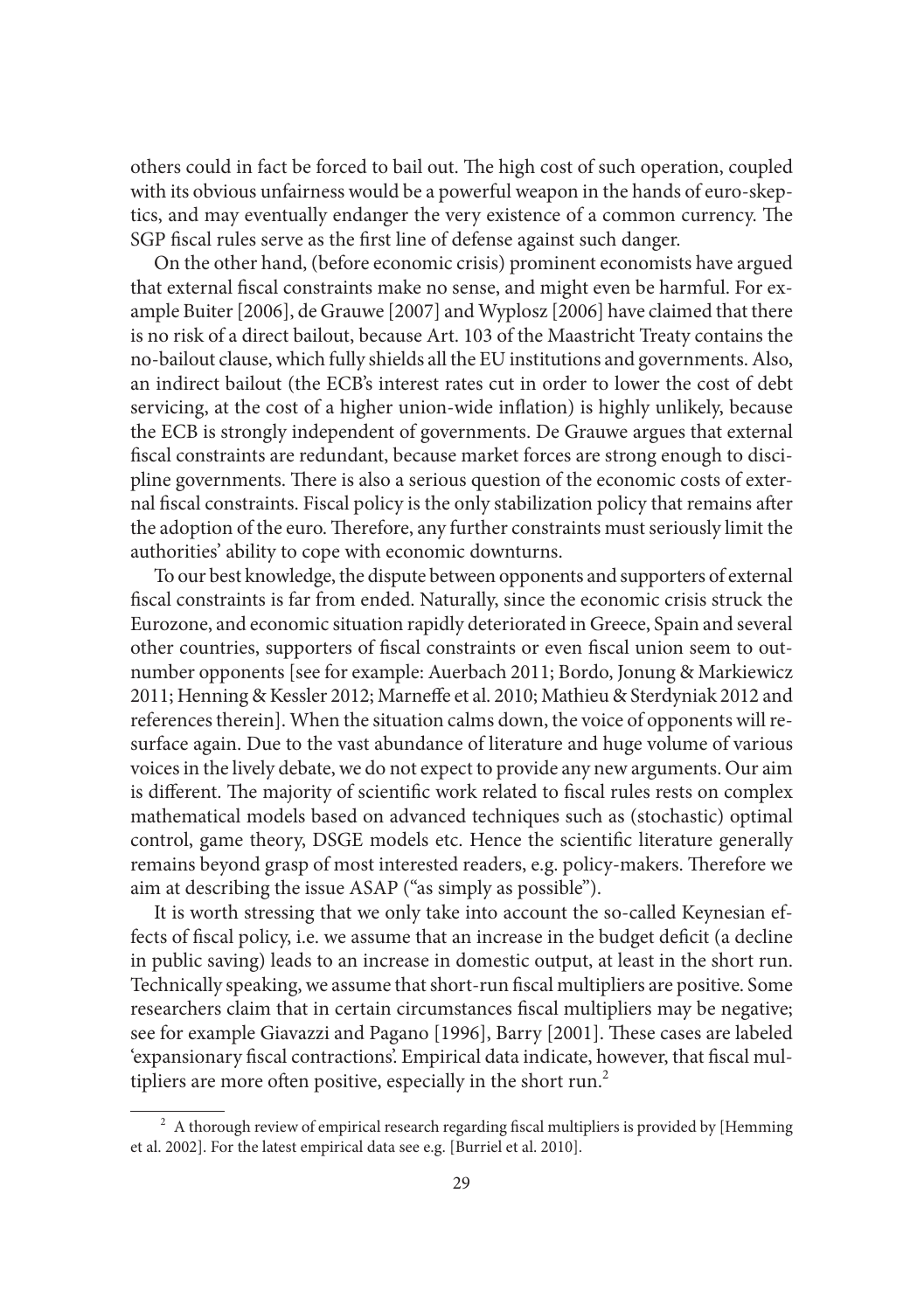Our analysis rests on the following general assumptions. An EMU is a group of countries integrated by a common market (free flow of goods, services, capital and labor) and a monetary union with the common currency and centralized monetary policy. The most prominent example of such EMU exists in Europe, but it is not the only one.<sup>3</sup> More restricting is the next assumption: a country (state) is small in economic terms with respect to the entire EMU. Whatever happens in the small country, has negligible influence on EMU as a whole. Finally, we treat EMU as a closed economy, and neglect the rest of the world. Therefore the terms "foreign" or "abroad" refer to "other members of EMU".

The rest of the paper is organized as follows: in Section 1 based on the static Mundell-Fleming model, we derive the simplest static model<sup>4</sup> of a small economy in EMU. In the next Section we show that fiscal policy is very effective in the short run. In Section 3 we expand the model to include a flexible price level, and in Section 4 we demonstrate that the effects of expansionary fiscal policy vanish with the rising price level. Hence in the medium run (and probably in the long run) the short-run fruits of fiscal expansion are effectively "exported" abroad due to impaired competitiveness. The most demanding element of the presentation (though still very simple, if compared to the above-mentioned scientific literature) is a dynamic version of the middle-run model presented in Section 5, which is used to prove the (local asymptotic) stability of the equilibrium. This proof is however necessary, for if the equilibrium was unstable, the entire analysis of the steady-state properties of the economy would be pointless. Finally, in Section 6 we present a numerical simulation illustrating the dynamic consequences of a fiscal expansion.

#### **1. The static model of a small economy in EMU**

The short-run model can be derived from the standard textbook Mundell-Fleming model with a fixed exchange rate<sup>5</sup>. It can be summarized by the following equilibrium conditions:

(IS) 
$$
Y = A^P(Y, T, R) + G + H(A, A^*, e),
$$
  
\n(LM)  $M/P = L(Y, R),$   
\n(BP)  $H(A, A^*, e) \ K(R) \ 0,$  (1)

<sup>&</sup>lt;sup>3</sup> Even some large federal states with decentralized fiscal policy satisfy our general assumptions, e.g. the U.S., Canada, Brazil, Argentina, India, Australia. There are also other EMU's around the world, see [Eichengreen & von Hagen 1996; Bordo et al. 2011].<br><sup>4</sup> Due to extreme simplicity, these models can be used in teaching, even at the introductory level

economics. 5 A detailed exposition of the Mundell-Fleming model is provided by Gandolfo [2002].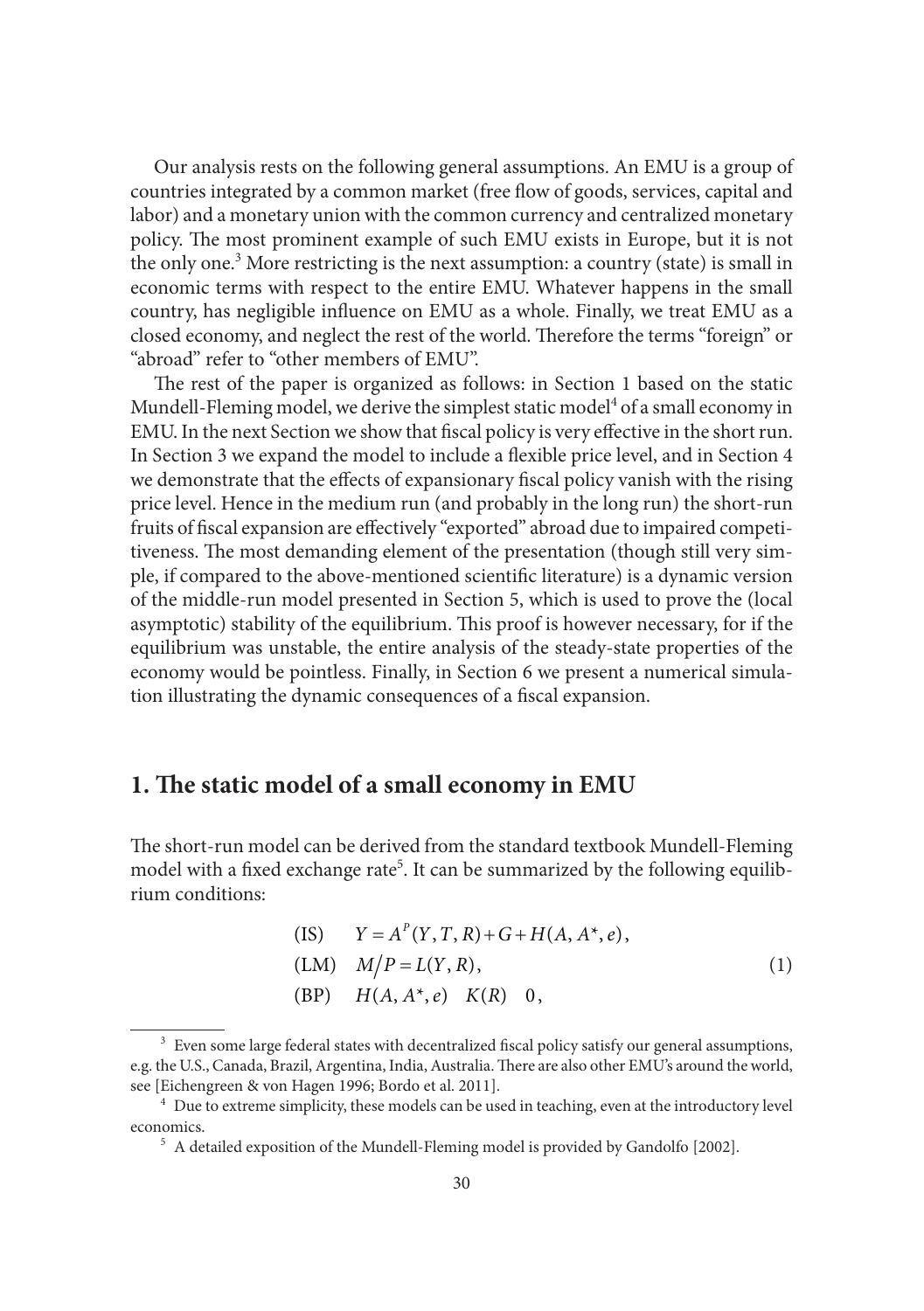where *Y* is the domestic output (GDP), *T* and *G* – government revenues and expenditures, respectively, *R* is the interest rate;6 *M* is the domestic money supply; *P* is the domestic price level. The sum  $A^P(Y, T, R) = C(Y, T, R) + I(Y, T, R)$  represents the private sector absorption (consumption and investment). The current account balance is approximated by the foreign trade balance, and represented by the function *H*(*A*, *A*<sup>\*</sup>, *e*), where *A* is the domestic absorption (*A* =  $A^P$  + *G*) and  $A^*$  is the foreign absorption. The real exchange rate  $e = EP^*/P$ , where *E* is the nominal exchange rate (fixed), and  $P^*$  is the foreign level of prices. The real demand for money is represented by the function  $L(Y, R)$ , and the balance on capital account by  $K(R)$ . By assumption, all the functions are differentiable. The standard assumptions about the signs and magnitudes of the first derivatives are:<sup>7</sup>

$$
0 < A_{Y} \le 1, A_{Y} < 0, A_{R} < 0, -1 < H_{A} < 0, H_{A^*} > 0, H_{e} > 0, L_{Y} > 0, L_{R} < 0, K_{R} > 0. \tag{2}
$$

Some of the above assumptions require comment. The inequality  $0 < A<sub>y</sub> \le 1$  implies that a unit-increase in domestic output (which is approximately equal to income before tax) results in a less-than-unit increase in domestic absorption. Similarly, the inequality  $-1 < H$ <sub>4</sub>  $<$  0 implies that a unit-increase in domestic demand worsens the trade balance by less than a unit. Simply put, additional demand is satisfied at least in some part by domestic products. Finally, by assuming  $H_{_{e}} > 0$  we assert that a real



Figure 1. The equilibrium in the Mundell-Fleming model under a fixed exchange rate, **mobile capital and no sterilization**

 $6$  The standard Mundell-Fleming model describes an open economy in the short run, i.e. under fixed prices. Until this assumption is relaxed, there is no need to distinguish between real and nominal interest rates.  $^7\,$  For clarity, we use simplified notation for partial derivatives, e.g. instead of we write.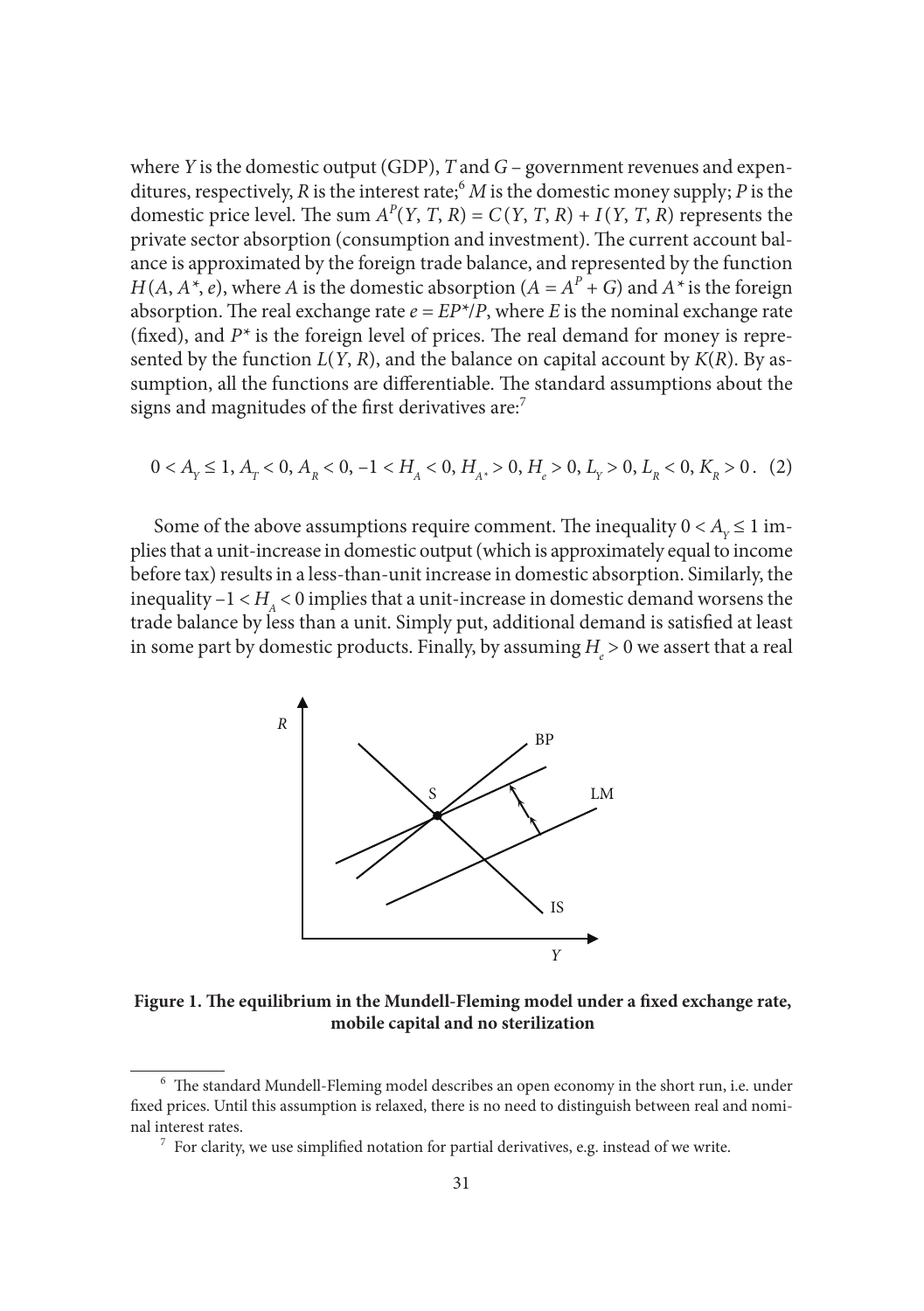devaluation (an increase in ) improves the trade balance, i.e. the so-called Marshall-Lerner condition is satisfied [for example Gandolfo 2002, p. 84].

Under fixed exchange rates and free capital mobility monetary policy is subjected to the sole target of exchange rate stabilization. Hence, the central bank cannot efficiently control the money supply  $-$  it is endogenous.<sup>8</sup> The remaining two endogenous variables are domestic output *Y* and interest rate *R*. The three equilibrium conditions (1) are usually depicted with the three curves $^9$  in Figure 1. The important thing is that the LM curve is inherently mobile. Any disequilibrium in the balance of payments forces the central bank to intervene in the foreign exchange market in order to defend the pegged exchange rate. Hence the equilibrium lies at the intersection point of the IS and the BP curves, whereas the LM curve shifts endogenously towards the equilibrium point. This endogenous movement is symbolized by arrows in Figure 1.

After entry into EMU the balance of payments loses importance because of a common currency. The balance of current account has repercussions for the stock of foreign liabilities, but does not matter for foreign currency reserves.10 Hence the BP equation can be safely omitted. Moreover, a common currency facilitates fast convergence of nominal interest rates, hence in equilibrium the domestic interest rate is equal to the foreign (union-wide) rate:  $R = R^*$ . Therefore the equilibrium conditions (1) can be written as

(IS) 
$$
Y = A^P(Y, T, R) + G + H(A, A^*, e),
$$
  
(LM)  $M/P = L(Y, R),$   
(R)  $R = R^*,$  (3)

with the same endogenous variables: *Y*, *R*, *M*. Obviously  $e = P^*/P$ , and both price levels are measured in the same currency. In equilibrium (only!) the system of equations (3) reduces to a single equation. It is demonstrated graphically in Figure 2. In the beginning the three curves representing (3) do not intersect at the same point. Let us assume for simplicity that the economy initially lies at point A, where the IS and the  ${\rm LM_{_0}}$  curves intersect.

 $8\text{ This fact is known as the "inconsistent trinity" or the "impossible trilogy". In the long run an$ open economy can maintain only (any) two out of the three attributes: a free capital movement, a fixed exchange rate, and an independent monetary policy. See for example [Wyplosz 1997]. In practice, the money supply can be controlled by sterilizing foreign exchange intervention, but it is impossible in the long run. Anyway, since sterilization is irrelevant in a monetary union, hereafter we neglect this issue.<br><sup>9</sup> For simplicity we draw straight lines, which can be interpreted as the linearization around the

equilibrium.<br><sup>10</sup> Under our simplifying assumptions (EMU as a closed economy) there is no foreign currency.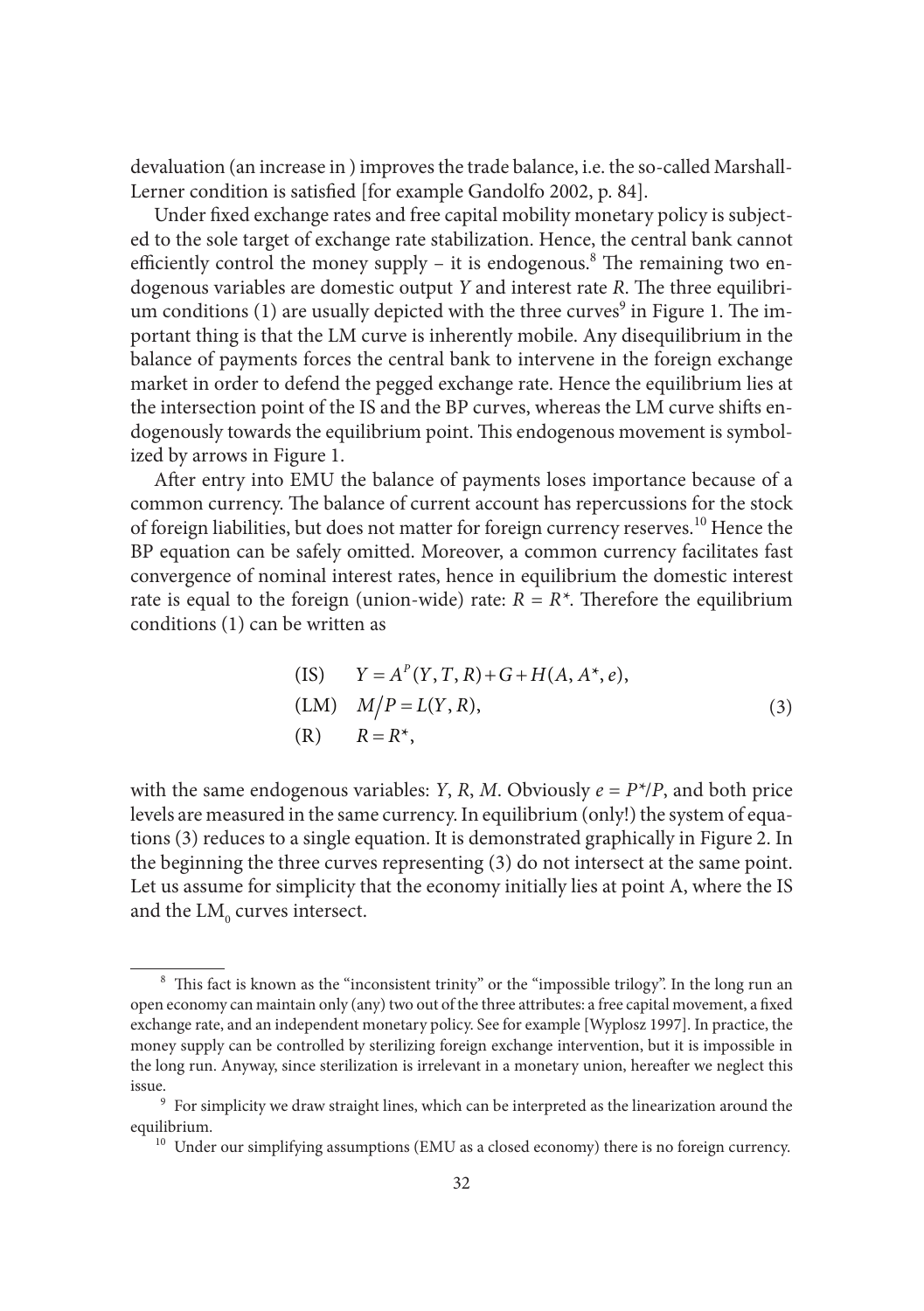

Figure 2. The equilibrium in a small country in EMU (point S)

At point A, the domestic interest rate is lower than foreign rate (*R < R\**), which induces an outflow of money. The domestic money supply shrinks, and the LM curve moves upwards, until the difference disappears. Hence, the static model (3) can be reduced to a single condition defining an equilibrium in the domestic product market with exogenous (fixed) interest rate, i.e.

$$
Y = A^{P}(Y, T, R) + G + H(A, A^{*}, e).
$$
 (4)

## 2. The short-run effectiveness of fiscal policy

The effectiveness of fiscal policy can be investigated by means of the so-called comparative statics, i.e. by comparing two equilibrium states corresponding to different values of decision parameters ( $G$  and  $T$ ). It is most easily done by differentiating ( $4$ ) with respect to  $Y$  and  $G(Y$  and  $T)$ . For the first pair we get

$$
dY = A_Y^P dY + dG + H_A[A_Y dY + dG].
$$

By taking into account that  $A_y^P = A_y$ , after rearranging we get

$$
\frac{dY}{dG} = \frac{1 + H_A}{1 - (1 + H_A)A_Y} > 0.
$$
\n(5)

Analogously, differentiation of (4) with respect to *Y* and *T* yields

$$
\frac{dY}{dT} = \frac{(1 + H_A)A_T}{1 - (1 + H_A)A_Y} < 0. \tag{6}
$$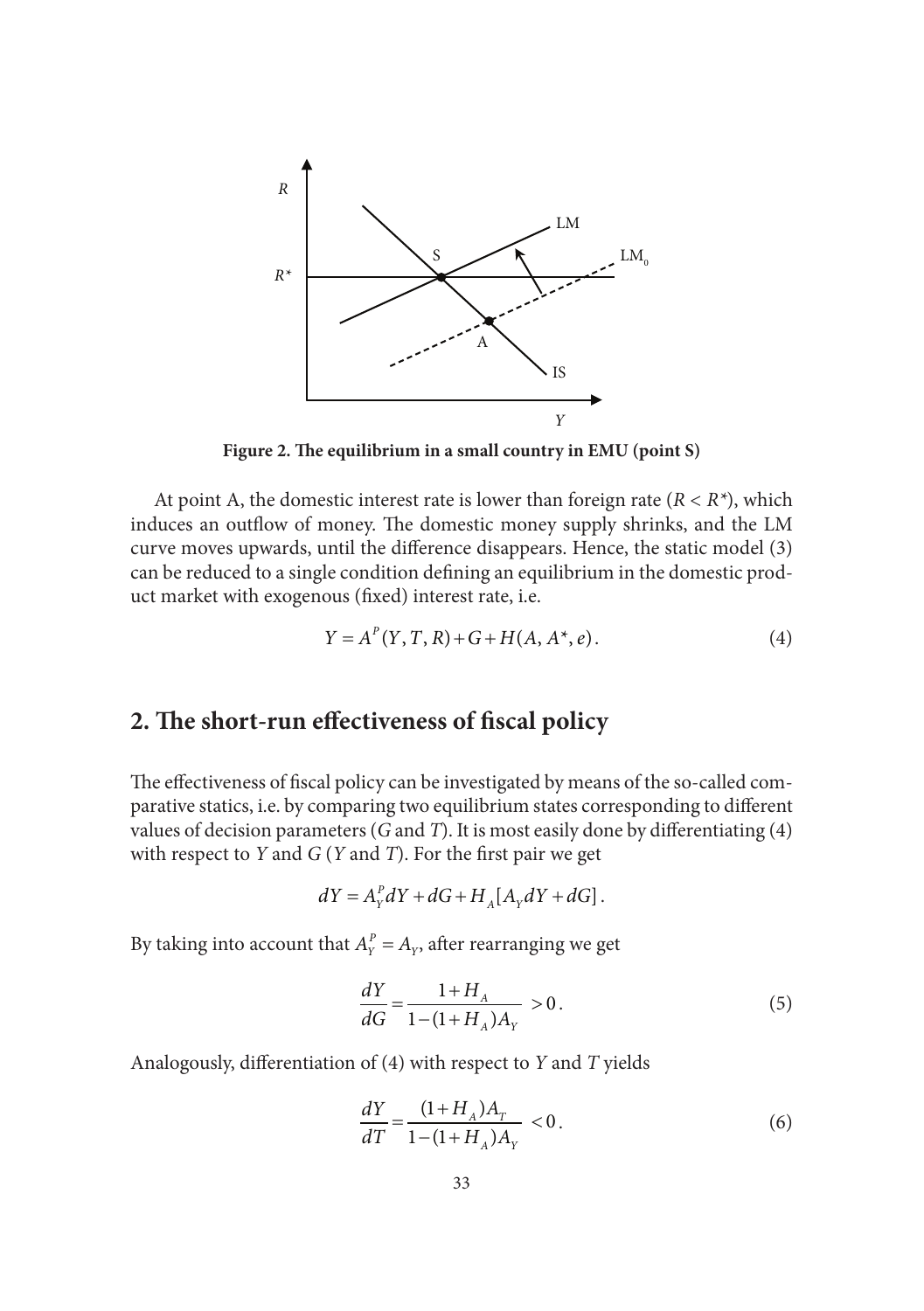Notice that under the assumptions (2) *dY*/*dG* is positive, and *dY*/*dT* is negative. Therefore an autonomous increase in budgetary spending and/or a tax cut results in a higher level of domestic output (in the short-run equilibrium). The intuition behind this result is straightforward, if we look at Figure 3.



Figure 3. The results of a fiscal expansion in the short run

An increase in budget deficit instantly raises demand for domestic products, which shifts the IS curve upwards. As a result, the economy moves to point A, with a higher level of output. A resulting increase in the demand for money for transaction purposes raises its price *R* (provided that the money supply is unchanged). In a small open economy with a fixed exchange rate the short-run reactions end at this point. In a monetary union, however, further reactions occur immediately. The difference between the domestic and the foreign interest rates provides an opportunity for economic agents. For example, domestic firms now prefer credits in foreign banks, and foreign savings flow in. The resulting increase in the domestic money supply shifts the LM curve downwards, and the interest rate *R* returns to its initial level. Finally, the economy reaches a new equilibrium at point N. The speed of that movement depends obviously on the speed of convergence of interest rates, which is in turn positively correlated with the level of integration of financial markets. Under (theoretically possible, but in practice controversial) perfect capital mobility the movement between point S and point N takes place horizontally.

As demonstrated above, the short-run effectiveness of expansionary fiscal policy is much higher in EMU than in other conditions (in particular in a fixed exchange rate system).<sup>11</sup> The reason is simple. Before countries adopt a common currency,

<sup>&</sup>lt;sup>11</sup> It can easily be proved by calculating the short-run fiscal policy multipliers for the Mundell-Fleming model under fixed or flexible exchange rates. Under the assumptions (2), these multipliers are smaller (in absolute values) than (5).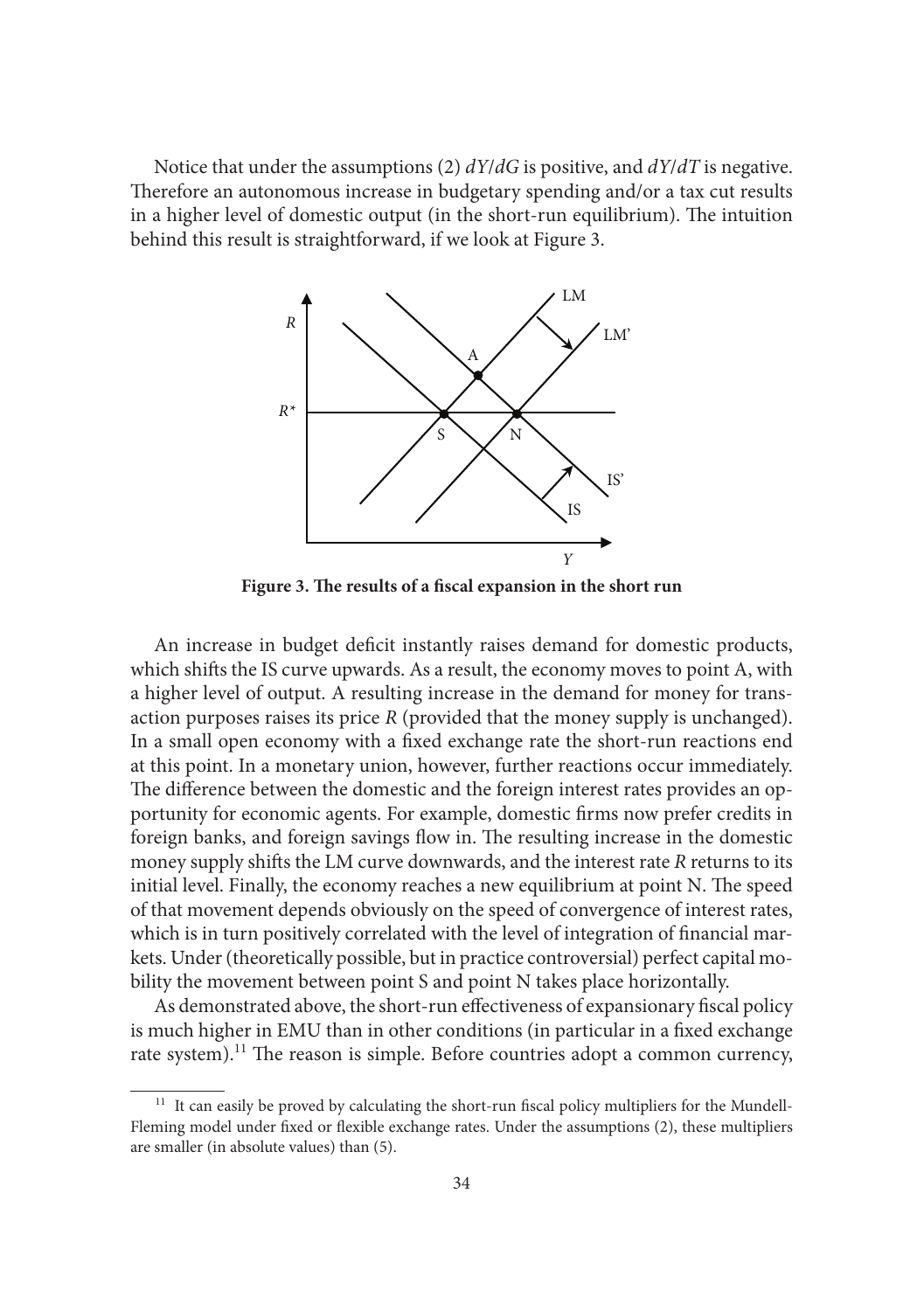interest rates differ due to (among others) two factors: exchange rate risk and anticipated changes in exchange rates.<sup>12</sup> With a common currency both obstacles disappear, so the process of interest rates convergence gains speed.

It is important to stress that the extraordinary effects of a fiscal expansion are obtained at the cost of other EMU members. To illustrate this problem, let us assume for a moment that the EMU consists of two identical countries, indexed by the numbers 1 and 2. The initial equilibrium illustrated in Figure 4 lies at point S. A fiscal expansion in country 1 boosts its economy, but also raises its interest rate. This induces a flow of money from country 2 into 1, which lasts until interest rates converge to the level. As a result, country 2 suffers from a higher cost of capital, whereas country 1 reaps additional benefits of a fiscal stimulus.



Figure 4. A fiscal expansion in country 1 at the cost of country 2

We can imagine that the central bank reacts to this situation. There are two possibilities. If it tries to ease the situation of country 2 by expansionary monetary policy, as a result country 2 may return to its initial situation, whereas country 1 reaps even more benefits. So it does not change the conclusion: country 1 reaps benefits at the cost of country 2. It is also possible that a central bank reacts in the opposite direction, in order to ease the pressure on union-wide prices.<sup>13</sup> A monetary contraction will then hit both countries, and country 2 will face even more severe recession, whereas country 1 will somewhat cool down. So regardless of the central banks' reaction, country 1 reaps benefits at the cost of country 2.

Obviously, every EMU member can reap (short-run) benefits at the cost of all other countries. Therefore there is a potential risk that individual member coun-

<sup>&</sup>lt;sup>12</sup> The interest rate parity; see [Gandolfo 2002, pp. 43–51].<br><sup>13</sup> This sort of central bank's reaction is politically dangerous, because country 2 expects the opposite.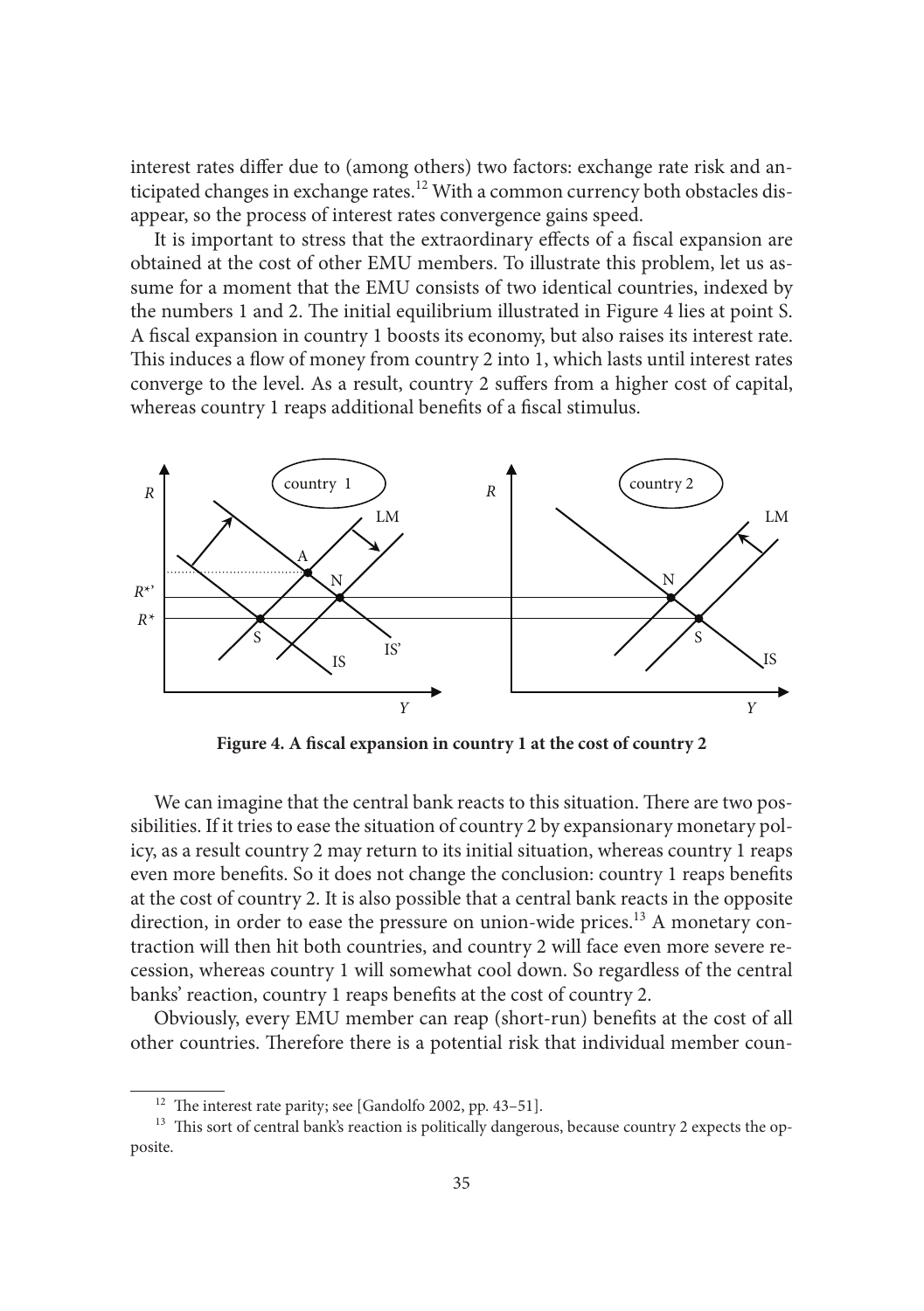tries will try to conduct a beggar-thy-neighbor fiscal policy.<sup>14</sup> According to this model, one can even envisage a race of competitive fiscal expansions (an analogue to the pre-war race of competitive devaluations). This race may take the form of either raising of budgetary spending, which is routinely criticized by economists, or lowering of taxes, which is generally approved. So the above-mentioned risk could materialize in the form of competitive tax cuts, while budgetary expenditures will remain more or less unchanged.

As a result, the overall level of budget deficits and public debts in EMU rises. The long-run consequences for the entire EMU are certainly negative. To mention just a few most important: an increase in public debt and deficit raises the cost of capital not only for governments but also for private sectors. Permanently higher interest rates result in lower union-wide stock of (physical) capital, and therefore lower output and employment. Another negative effect of high interest rates is the appreciation of the union currency vis-à-vis other world currencies, which impairs the competitiveness of EMU, and has a negative impact on external balances of EMU.

To summarize, all governments in EMU face a strong temptation to boost their individual economies at the cost of other member countries. The power of temptation, however, strongly depends on the level of short-sightedness (myopia) of decision-makers. In the next part of the paper we argue that positive effects of a fiscal expansion last only for a short period of time. In the medium run (after  $5-10$ years) all benefits vanish and may in fact turn into losses. This proposition will be demonstrated by generalizing the short-run model so as to take into account the variability of prices (in point 3) and the convergence of prices in EMU (point 4).

## **3. The effectiveness of fiscal policy under flexible prices**

So far we have assumed that the domestic price level is constant. Now we allow domestic prices to vary freely: *P*  $\neq$  const and *P*  $\neq$  *P*<sup> $*$ </sup> = const. (Foreign prices serve as a benchmark, or a numeráire). Since inflation is now not zero, the real interest rate may differ from the nominal interest rate, i.e.  $r \neq R$ . Just like before, nominal interest rates across EMU equalize in equilibrium. i.e. *R = R\**. Since consumption and investment demand depend on the real rather than nominal interest rate, the IS equation has the following form:

<sup>&</sup>lt;sup>14</sup> Probably Levin [1983] was the first to warn about the beggar-thy-neighbor effect of fiscal policy in a monetary union. His finding was, however, crucially dependent on the assumption of price rigidity (the same as in the model presented above). Other researchers found that if this assumption is relaxed, the outcome becomes indeterminate; see for example Sauernheimer [1984] and Carlberg [1999]. We also go along this path in point 2 and point 3, but we find that flexible prices only slightly weaken the short-run beggar-thy-neighbor effect.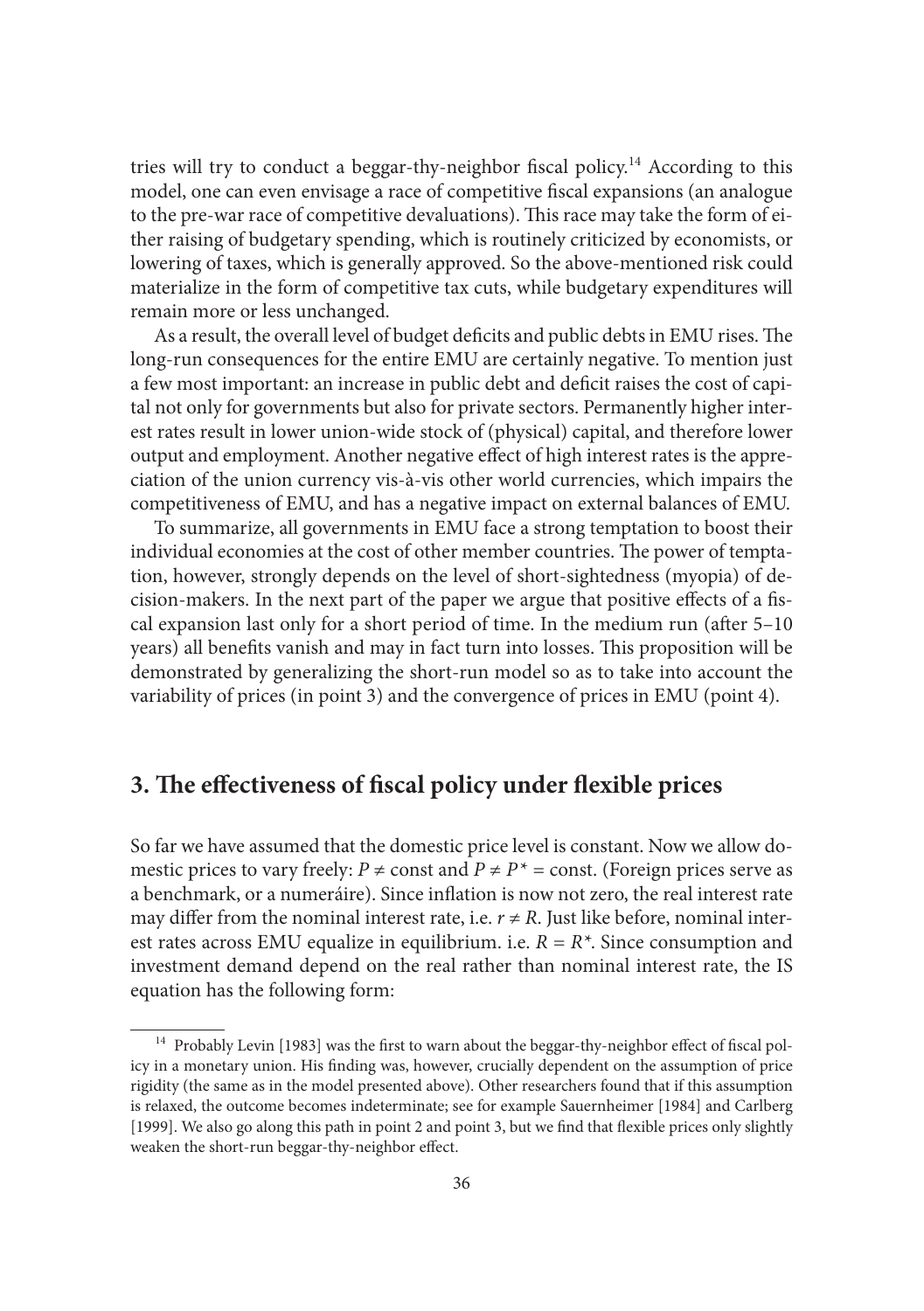(IS) 
$$
Y = A^{P}(Y, T, r) + G + H(A, A^{*}, e)
$$
 (7)

The assumption  $H_e > 0$  implies that a real devaluation (an increase in ) improves the foreign trade balance. Hence any increase in the domestic price level will (ceteris paribus) shift the IS curve downwards. Under EMU the LM curve will follow, due to an outflow of money, which lasts until nominal interest rates converge. Therefore, the higher the level of domestic prices, the lower the equilibrium level of output. This negative relation yields the so-called aggregate demand (AD) curve (see Figure 5), which consists of all pairs of *Y* and *P* that guarantee equilibrium in the domestic product market and the money market.



Figure 5. The AD curve and its movements associated with an **autonomous increase in exogenous variables**

If any of exogenous variables changes, the AD curve shifts. Differentiation of (7) with respect to *Y* and  $R^*$  (holding *P* fixed) yields  $dY/dR^*$  < 0. Hence an autonomous increase in  $R^*$  shifts the AD curve downwards. Similarly one can show that an increase in *G* or  $A^*$  or  $P^*$  shifts the AD curve upwards, whereas an increase in *T* moves it downwards.

The model is closed with another relation between *Y* and *P* known as the aggregate supply (AS) curve. Since this is a standard textbook concept, we do not go into details.15 Recall that the AS curve combines all pairs of *Y* and *P* which are optimal from the point of view of domestic firms (they maximize profits in the short run, under fixed stock of physical capital and fixed wages). Under standard assumptions<sup>16</sup> the slope of the AS curve is positive (Figure 6), and it can be written in the following form:

<sup>&</sup>lt;sup>15</sup> A detailed description of the AS curve is provided by Romer [1996, pp. 214–222].<br><sup>16</sup> It is enough to assume that the production function of the representative firm exhibits constant returns to scale, and marginal products of all inputs (labor and capital) are positive, but decreasing.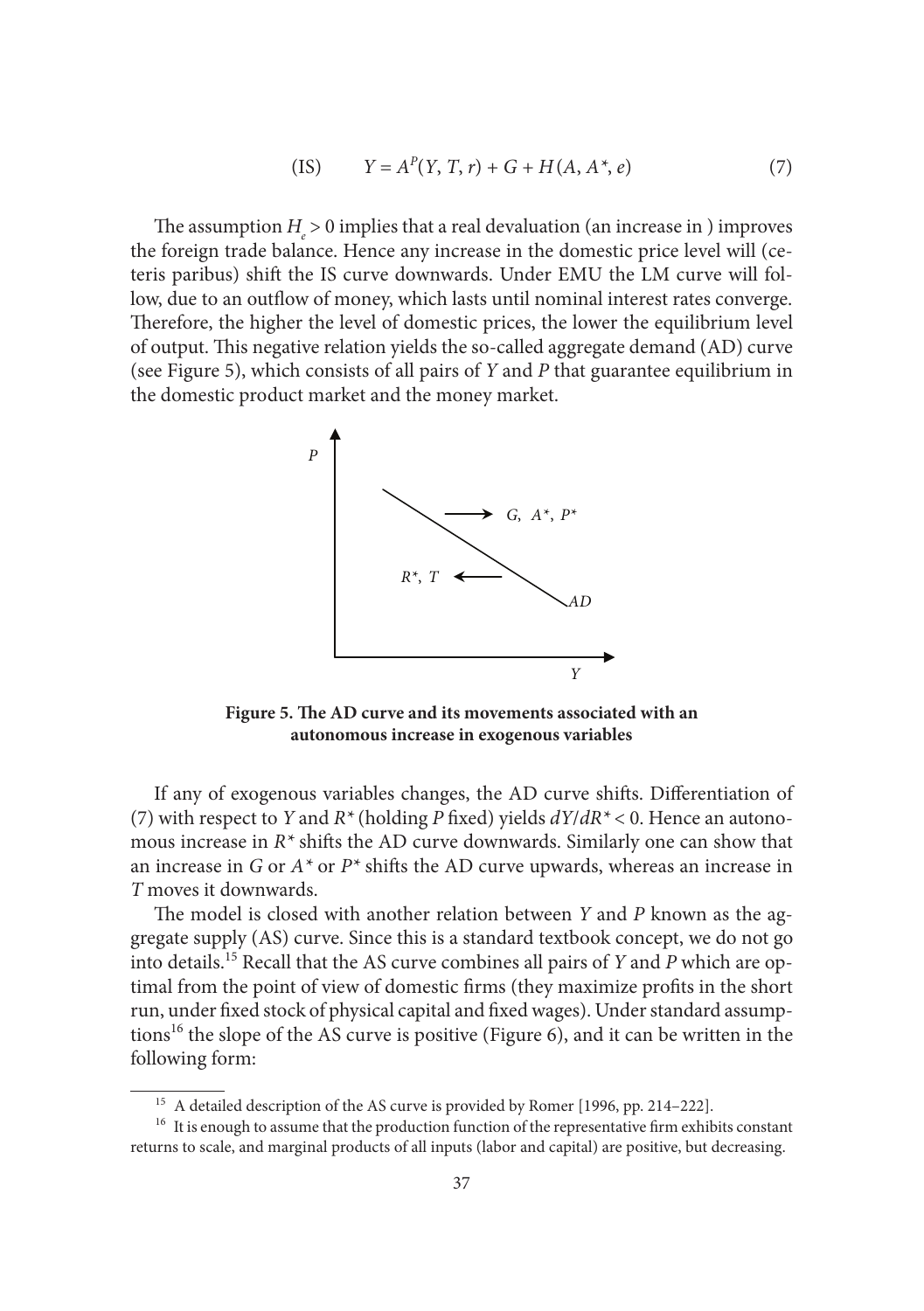$$
(AS) \t Y = S(P). \t(8)
$$

The static model consists of two equilibrium conditions  $(7)$  and  $(8)$ , and the following assumptions:

$$
0 < A_{Y} \le 1, A_{Y} < 0, A_{Y} = A_{R} < 0, -1 < H_{A} < 0, H_{A^*} > 0, H_{e} > 0, S_{P} > 0. \tag{9}
$$

The equilibrium point lies at the intersection of the AD and the AS curves (Figure 6). Under the assumptions (9) there exists exactly one such point.<sup>17</sup> It corresponds to the intersection of the IS curve and horizontal straight line *R = R\** illustrated in Figure 2. In equilibrium prices are constant, and *R = R\**, so real interest rate is equal to nominal:  $R = r^*$ . Hence in a comparative statics analysis inflation can safely be neglected, because it influences the economy only in the transition period between two equilibria. Things will be different in a dynamic version of the model (see point 5).

Differentiating (7) and (8) with respect to *Y*, *P* and *G*, after some algebraic manipulation we get

$$
\frac{dY}{dG} = \frac{(1 + H_A)}{1 - (1 + H_A)A_Y - H_e e_p / S_p} > 0
$$
\n(10)

where  $e_p = -P^*/P^2 < 0$ . It is straightforward to show that under the assumptions (9) this multiplier is smaller than the multiplier (5) derived under the assumption of fixed domestic prices.<sup>18</sup> Analogously

$$
\frac{dY}{dT} = \frac{(1 + H_A)A_T}{1 - (1 + H_A)A_Y - H_e e_p/S_p} < 0\tag{11}
$$

and likewise this multiplier is smaller (in absolute terms) than its counterpart derived under fixed prices. Hence, under flexible prices, an increase in budget deficit boosts the economy in the short run, but it is partially offset by induced domestic inflation. The anatomy of a fiscal expansion is illustrated in Figure 6.

An increase in budget deficit raises domestic demand, and shifts the AD and the IS curves upwards, to their new positions AD' and IS<sup>A</sup>. Under fixed prices the economy would land at point A. However, this point does not lie on the AS curve, which

<sup>&</sup>lt;sup>17</sup> Strictly speaking, the assumptions (9) guarantee that there is no more than one such point, because upward sloping AS and downward sloping AD curves may not intersect at all. For the clarity of the exposition we neglect this case.<br><sup>18</sup> The numerator is the same, but the denominator is positive and bigger than in the case of the

fixed price model, because it contains an additional element  $-H_e e_p S_p$ , which is positive under the assumptions (9).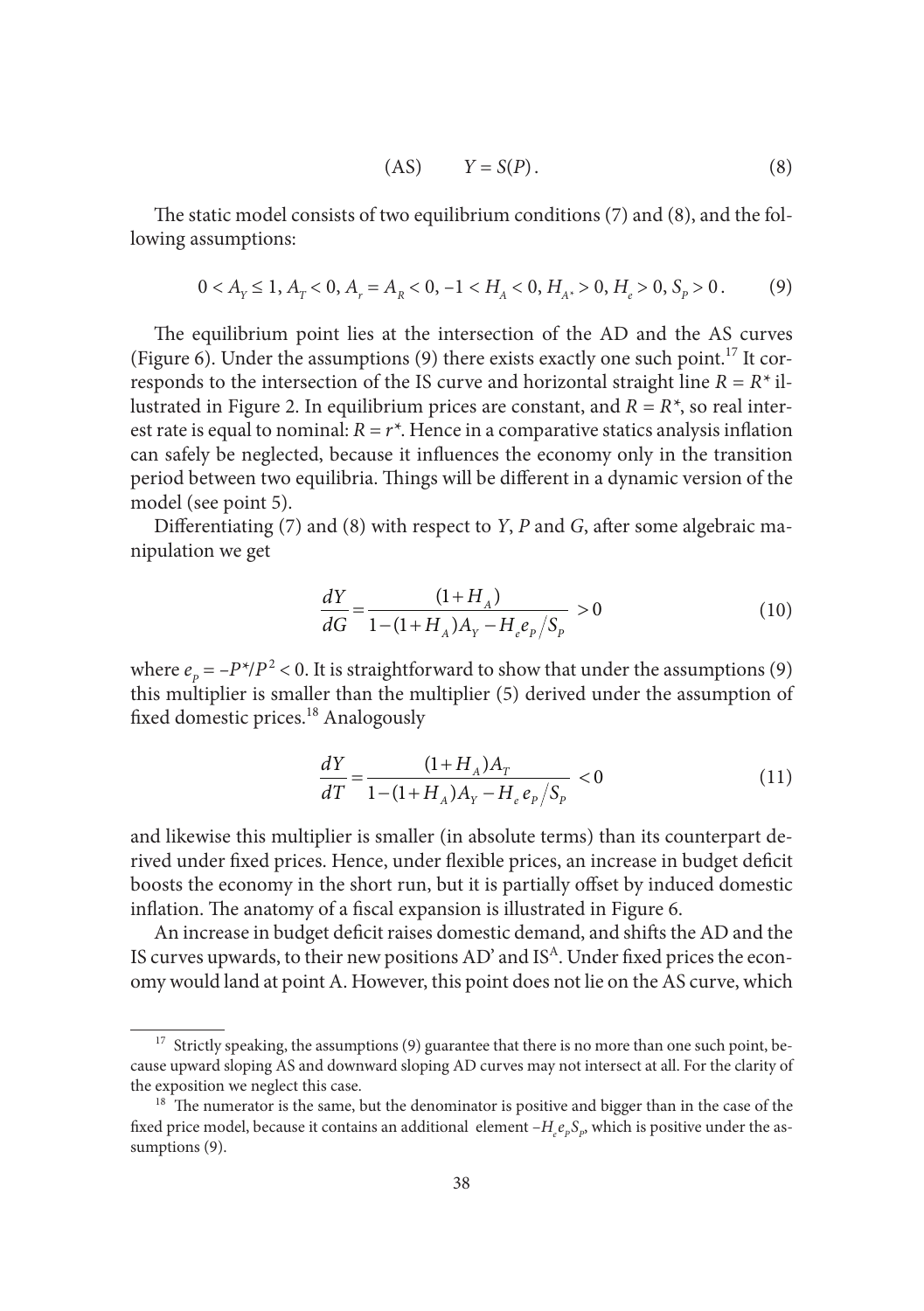

Figure 6. A fiscal expansion under flexible prices

means that it is not a profi t maximizing combination of *P* and *Y*. To put it simply, an unexpected increase in demand induces firms to raise prices and increase production to a certain extent, so as to remain on the AS curve and obey profit maximization rule. Therefore the new equilibrium lies at point N. An increase in prices to the new level impairs domestic firms' competitiveness. As a result foreign trade balance worsens, which is reflected in a downward shift of the IS curve - to its final position IS'.

The above analysis suggests that flexible prices reduce the effects of a fiscal expansion through its influence on domestic firms' competitiveness. But the main conclusion still holds: in a monetary union fiscal policy is more powerful than without common currency. Any increase in taxes and/or a cut in budgetary spending cools the economy down to a bigger extent than without common currency. It makes the current fiscal stance in Europe (high deficits in most countries) understandable and rational. As we will see in the next point, however, this kind of policy makes sense only in the short run.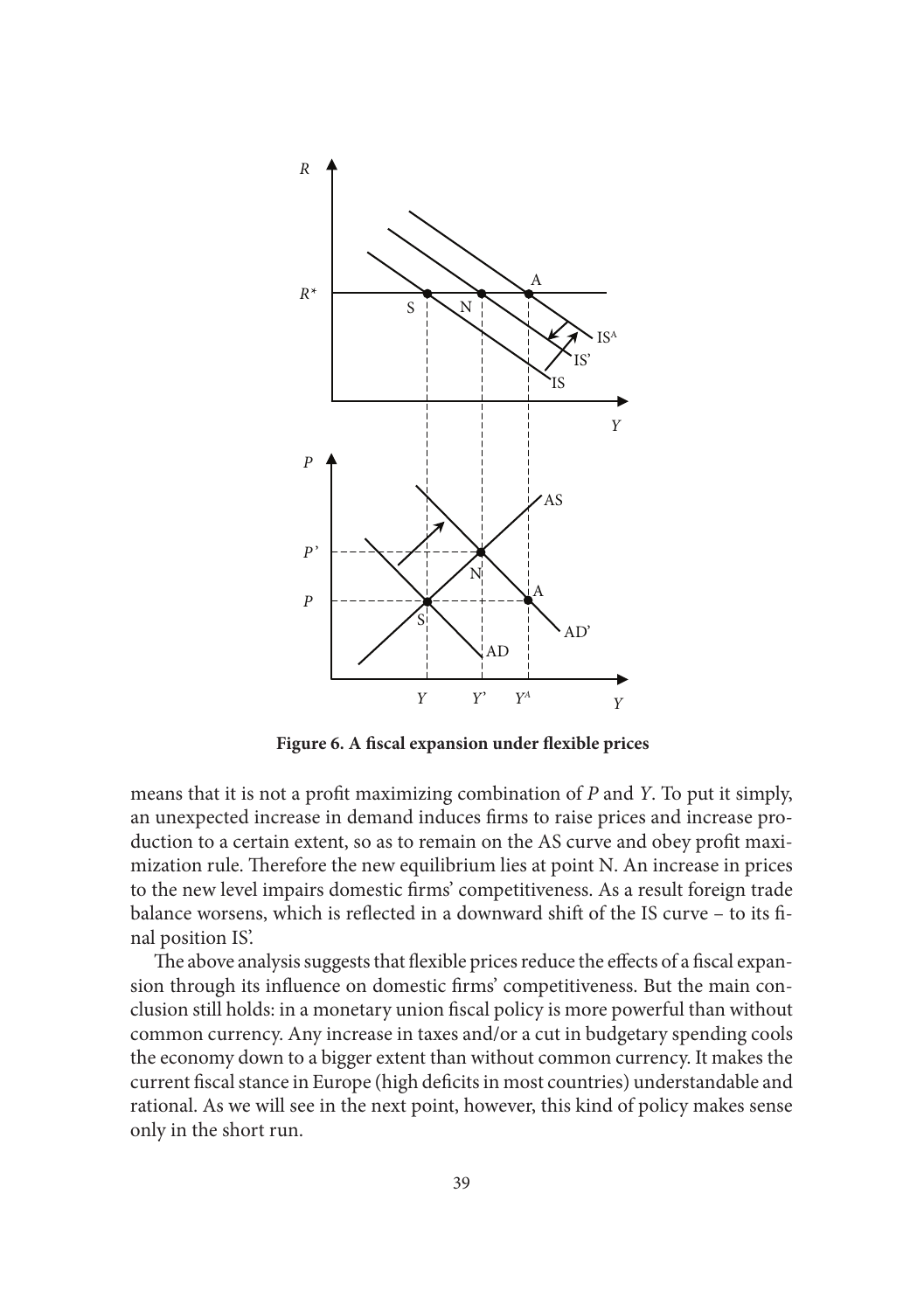## **4. A complete futility of fiscal expansion in the medium run<sup>19</sup>**

So far we have assumed that domestic prices are flexible (in the short run), and independent of foreign prices. The latter will now be waived. A common currency facilitates the process of economic integration, makes competition more intense, and allows easier price comparisons for buyers. Hence any substantial price level divergences across EMU members are bound to disappear.<sup>20</sup> This thesis is intuitively obvious with respect to the so-called tradables, but may be disputable in the case of non-tradables (for example, real estate). For simplicity, we will not differentiate these two groups of products. We will simply assume that in the medium term, price levels converge and in equilibrium are equal, i.e.  $P = P^*$ . We admit that a full convergence may take many years, perhaps even dozens of years.<sup>21</sup>

If we take into account the convergence of prices, the situation depicted in Figure 6 will evolve further. A fiscal stimulus which moved the economy from point S to point N, also causes domestic prices to raise above the union-wide level  $P^*$ . The competitiveness of the economy is therefore impaired, and consequently export shrinks, whereas import raises. The trade balance worsens steadily, the economy cools down and prices deflate until they reach the equilibrium level  $P^*$ . The IS' and the AD' curves thus steadily move back to their initial positions (in Figure 6 labeled IS and AD). In the medium term (perhaps after several years) all positive effects of a fiscal stimulus vanish completely, and the economy is back at the starting point S. Hence both fiscal policy multipliers ( $dY/dG$  and  $dY/dT$ ) are zero in the medium term.

To summarize, the policy of boosting growth by fiscal expansion is extraordinarily effective in the short run, because it is a beggar-thy-neighbor policy – it imposes certain immediate costs on other EMU members through higher interest rates and lower output. In the case of a very small economy, these externalities are negligible from the point of view of the large EMU members, but they sum up to a figure big enough to allow the small economy to boost significantly. However, in the medium run, and probably in the long run, a fiscal expansion is completely futile - all fruits are effectively "exported" abroad. Other EMU members take advantage of the impaired competitiveness of the economy that executed a short-run fiscal boost. There is only one, though bitter, "fruit" of a fiscal expansion – the higher public debt. $^{22}$ 

<sup>&</sup>lt;sup>19</sup> Although it is tempting to use the term "long run", we feel that it would be a misuse. Any longterm model has to take into account the accumulation of physical and financial stocks, for example capital, public debt, foreign liabilities etc.<br><sup>20</sup> Abundant empirical work documents the ongoing convergence of price levels in the EU [e.g.

Sosvilla-Rivero & Gil-Pareja 2004; ECB 2005; Wolszczak-Derlacz 2010].<br><sup>21</sup> The problem of convergence has become one of the central issues in the applied growth theory.<br><sup>22</sup> However, if the economy in question is large en

This case can be traced out by means of a 2-country diagram, like in Figure 4.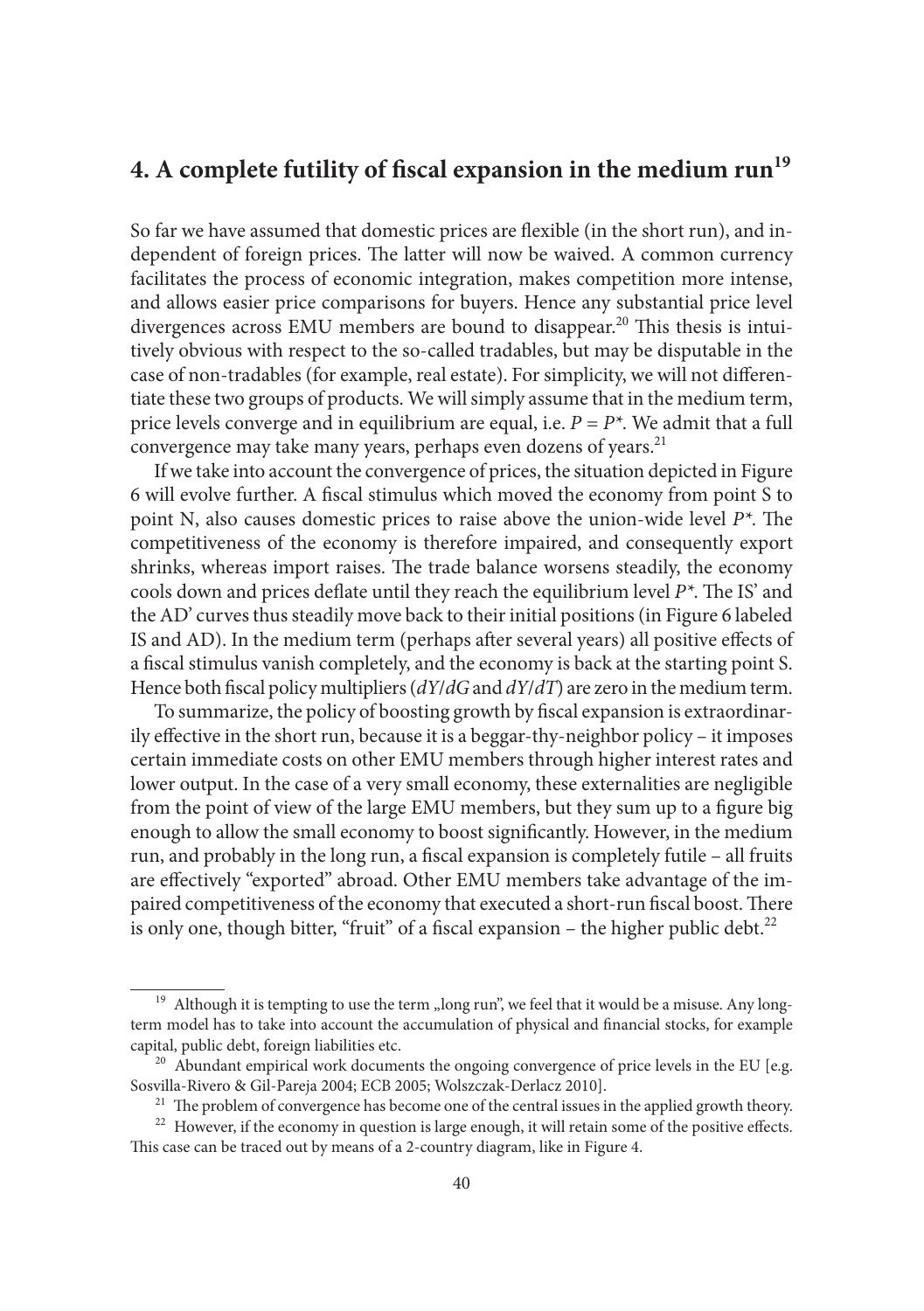Therefore, there are good reasons to ask whether the opposite policy is better. A fiscal consolidation (a cut of budget deficit) triggers a similar chain of events, but in the opposite direction. Initially, a small economy experiences a relatively sharp recession, but it curtails domestic prices, thus improving competitiveness. Lower domestic prices improve foreign trade, and the economy steadily returns to the initial level of output and employment. Although the medium-run equilibrium is the same, there is (at least) one significant difference – now the public debt is lower. Therefore one can argue, that in a monetary union a fiscal consolidation, though painful in the short run, is very effective in the medium run, since it is performed partially at the cost of other EMU members.

#### **5. The stability of the medium-run equilibrium**

In points 3 and 4 the analysis was based on the method of comparative statics, which allows to compare different equilibria, corresponding to different sets of exogenous parameters. But this static analysis does not allow to assess whether the state(s) of equilibrium are stable, and what the transition process looks like. Moreover, one can only guess how the effects of a fiscal expansion (contraction) are dispersed over time. In order to investigate these questions, we formulate a dynamic version of the model, consisting of three differential equations, describing economic agents' reactions to disequilibrium.

As we noticed in point 4, if domestic prices are higher than *P\**, the foreign trade balance worsens, and vice versa. It can be formalized by the following equation:<sup>23</sup>

$$
\dot{H} = \varepsilon_1 \cdot [1 - P/P^*] \tag{12}
$$

where  $\varepsilon_1 > 0$  reflects the speed of reaction of the foreign trade balance to the difference in price levels. The magnitude of  $\varepsilon_{\text{\tiny{l}}}$  is positively correlated with the level of economic integration, intensity of international competition, share of tradables in the total foreign trade, etc. It is also presumably negatively correlated with the size of the economy.

We assume that, faced with an unexpected increase in demand, firms immediately raise prices (this can be done easily and virtually instantly), and only after some time they raise output (it requires a timely adjustment). Thus we adopt the following behavioral equation:

$$
\dot{P} = \varepsilon_2 \cdot [A^P(Y, T, r) + G + H - Y] \cdot P \tag{13}
$$

<sup>&</sup>lt;sup>23</sup> Dotted variables refer to their time derivatives, for example  $\dot{H} = dH(t)/dt$ .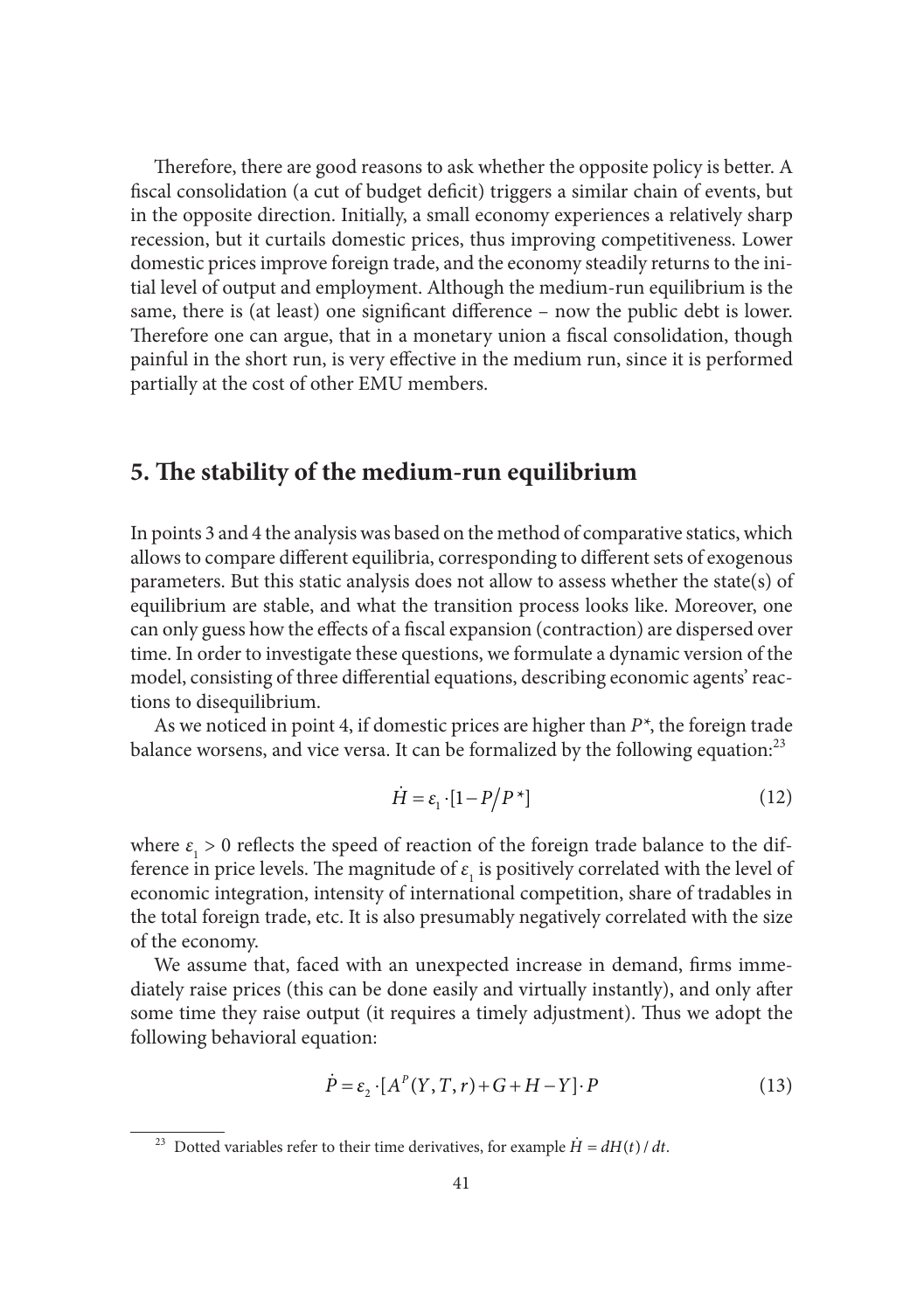where  $\varepsilon_{_{2}}$   $>$  0 describes the strength of firms' reaction. Recall that the aggregate supply function *S*(*P*) relates the optimal (profit maximizing) output with the price level. If, at any moment, the actual output is suboptimal, firms strive to raise it, which is described by

$$
\dot{Y} = \varepsilon_3 \cdot [S(P) - Y], \text{ where } \varepsilon_3 > 0. \tag{14}
$$

The system of equations  $(12)$ – $(14)$  constitutes the medium-run dynamic model of a small economy in EMU. For simplicity, the reaction parameters  $\varepsilon$ <sub>i</sub> and the exogenous variables  $R^*$ , *T*, *G*,  $P^*$  are constants. Due to perfect mobility of financial capital, nominal interest rates are uniform across all EMU countries, i.e. *R = R\** for all *t*. By definition,  $r = R^* - \dot{P}/P$ . All other assumptions regarding the signs and magnitudes of certain partial derivatives are unchanged, i.e.

$$
0 < A_{Y} \le 1, A_{T} < 0, A_{r} < 0, S_{P} > 0. \tag{15}
$$

Let  $(\overline{H},\overline{P},\overline{Y})$  be the equilibrium values of the endogenous variables. In equilibrium all dynamics vanishes, hence  $(\overline{H},\overline{P},\overline{Y}) = 0$ . We assume that there exists an equilibrium.<sup>24</sup> Under the assumptions (15), it is unique and has the following characteristics:

- 1. The price levels are identical in all EMU countries, i.e.  $\overline{P} = P^*$ .
- 2. The demand for domestic products is equal to supply, i.e.  $A^P(\overline{Y}, T, \overline{r}) + G + \overline{H} = \overline{Y}$ .
- 3. Firms maximize profits, i.e.  $\overline{Y} = S(\overline{P})$ .

Since the system of equations (12)–(14) is generally nonlinear, it is only possible to prove local asymptotic stability (LAS) of the equilibrium. An intuitive definition of LAS may look like this: the equilibrium is LAS if the economy converges towards the equilibrium as time increases, provided it starts in a certain neighborhood of the equilibrium. The LAS can be proved by approximating a nonlinear system with linear equations, and demonstrating the (global) asymptotic stability of the linear system. Notice that the right-hand sides of the equations (12)–(14) are functions of the variables *H*, *P* and *Y*. Let us denote them with symbols  $f^{i}(i = 1, 2, 3)$ . These nonlinear functions can be approximated around the equilibrium point by using the following relationship (based on the Taylor series expansion):

$$
f^{i}(H, P, Y) \cong f^{i}(\overline{H}, \overline{P}, \overline{Y}) + \frac{\partial f^{i}}{\partial H}\bigg|_{E} \cdot (H - \overline{H}) + \frac{\partial f^{i}}{\partial P}\bigg|_{E} \cdot (P - \overline{P}) + \frac{\partial f^{i}}{\partial Y}\bigg|_{E} \cdot (Y - \overline{Y}), (16)
$$

where  $f^{i}(\overline{H},\overline{P},\overline{Y}) = 0$  (*i* = 1, 2, 3). Therefore, the linear approximation of the system  $(12)$ – $(14)$  can be written in the following matrix form:

 $24$  See note 19.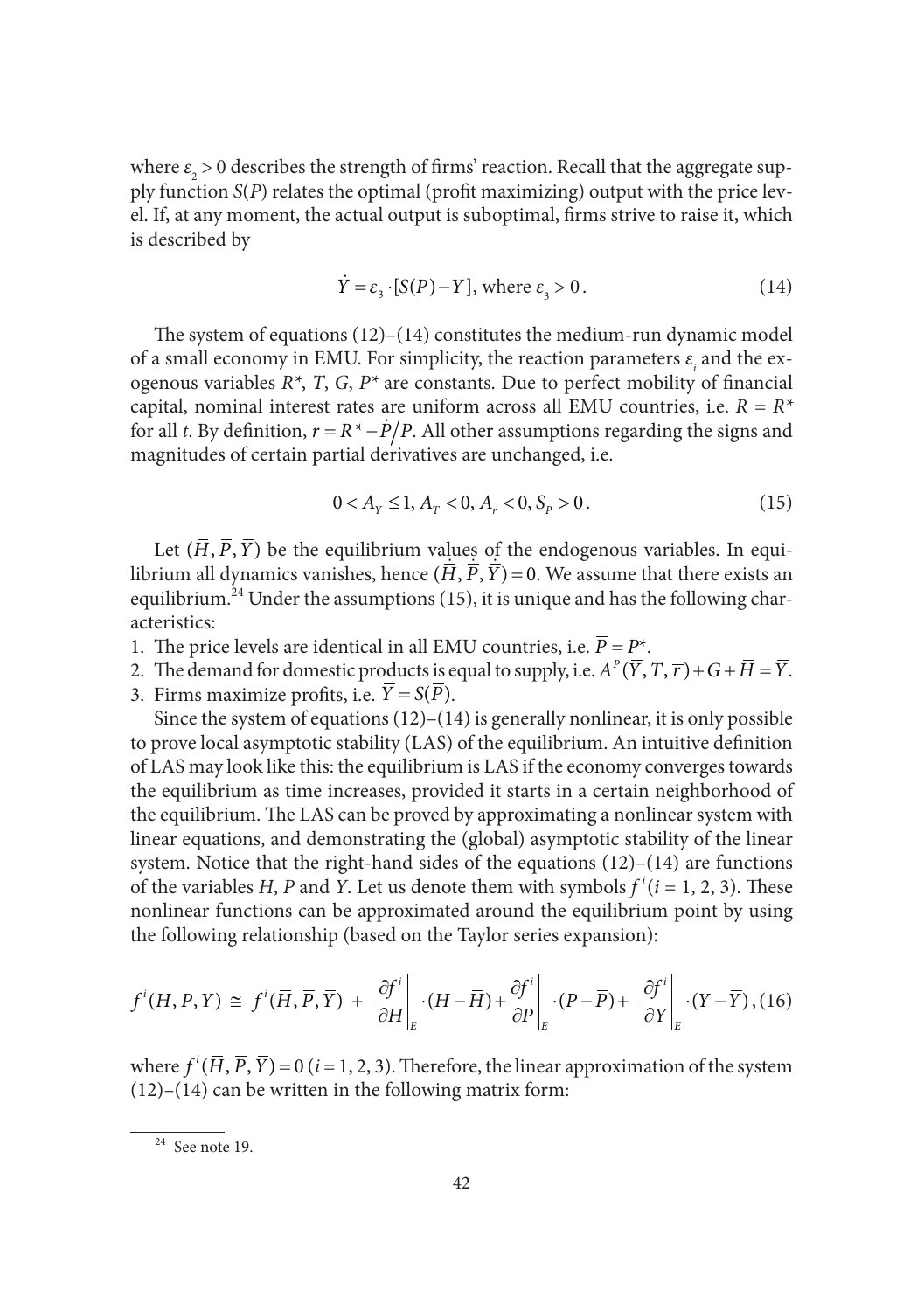$$
\begin{bmatrix} \dot{\mathcal{H}} \\ \dot{\varphi} \\ \dot{\gamma} \end{bmatrix} = J \begin{bmatrix} \mathcal{H} \\ \varphi \\ \gamma \end{bmatrix},
$$
\n(17)

where  $H = H - \overline{H}$ ,  $P = P - \overline{P}$ ,  $\gamma = Y - \overline{Y}$  and *J* denotes the Jacobian matrix of the system (12)–(14), i.e. the matrix of first-order partial derivatives of functions  $f^i$  calculated in equilibrium. It can be shown that:

$$
J = \begin{bmatrix} 0 & -\varepsilon_1 / P^* & 0 \\ \varepsilon_2 \overline{P} (1 + A_{\overline{r}} r_{\overline{H}}) & \varepsilon_2 \overline{P} A_{\overline{r}} r_{\overline{p}} & \varepsilon_2 \overline{P} (A_{\overline{Y}} - 1 + A_{\overline{r}} r_{\overline{Y}}) \\ \varepsilon_3 & \varepsilon_3 S_{\overline{p}} & -\varepsilon_3 \end{bmatrix} .
$$
 (18)

The signs of almost all partial derivatives in the above matrix are determined by the assumptions (15). However, we need to determine the signs of  $r_{\overline{\mu}}$ ,  $r_{\overline{\nu}}$  and  $r_{\overline{\nu}}$ . Notice that

$$
r = R^* - P/P = R^* - \varepsilon_2 \cdot [A^P(Y, T, r) + G + H - Y].
$$
\n(19)

Thus  $r_{\bar{p}} = -\varepsilon_2 A_{\bar{r}} r_{\bar{p}}$ . Since by assumption is any positive real number, the only solution to this equation is  $r_{\overline{p}} = 0$ . Differentiating (19) with respect to *H* (in equilibrium) yields  $r_{\overline{H}} = -\varepsilon A_{\overline{r}} r_{\overline{H}} - \varepsilon$ , or

$$
r_{\overline{H}} = \frac{-\varepsilon_2}{1 + \varepsilon_2 A_{\overline{r}}}.
$$
\n(20)

From this moment on we assume that is small enough to satisfy the following condition:

$$
1 + \varepsilon_2 A_{\overline{r}} > 0. \tag{21}
$$

Thus  $r_{\overline{H}}$  < 0. Finally, differentiating (19) with respect to *Y* (in equilibrium) yields  $r_{\overline{y}} = -\varepsilon_2 A_{\overline{y}} - \varepsilon_2 A_{\overline{y}} r_{\overline{y}} + \varepsilon_2$ , or after rearranging:

$$
r_{\overline{Y}} = \frac{\varepsilon_1 (1 - A_{\overline{Y}})}{1 + \varepsilon_1 A_{\overline{Y}}}.
$$
\n(22)

This derivative is positive under the assumptions  $(15)$  and  $(21)$ . Let denote the elements of the Jacobian matrix (18). The equilibrium is LAS if and only if the following conditions are satisfied: $25$ 

<sup>&</sup>lt;sup>25</sup> These are the Routh-Hurwitz conditions for stability of the differential systems [see Gandolfo 1997, pp. 251–252].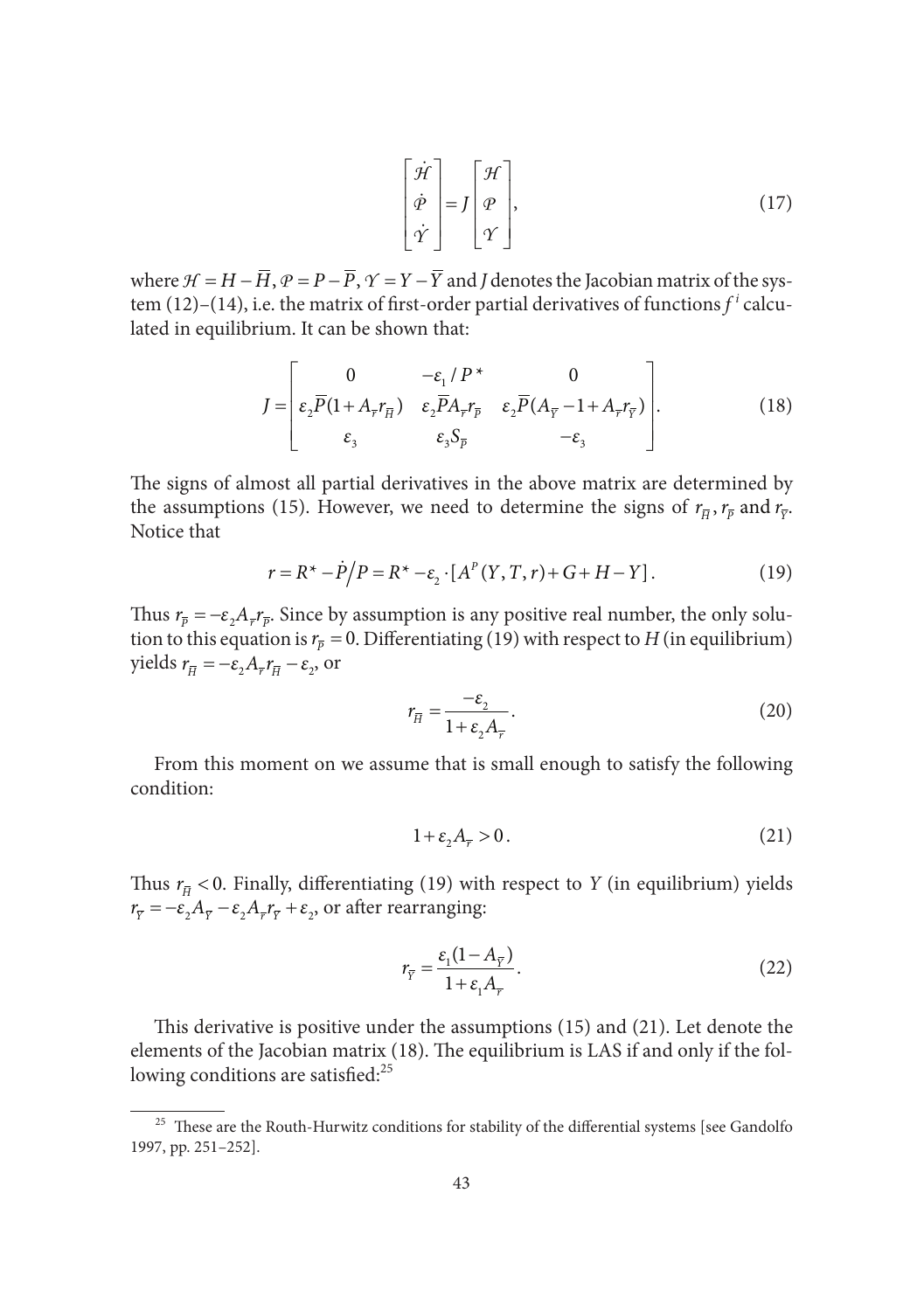(a) tr 
$$
J < 0
$$
,  
\n(b) det  $J < 0$ ,  
\n(c) det  $R < 0$ , where  $R = \begin{bmatrix} a_{11} + a_{22} & a_{23} & -a_{13} \\ a_{32} & a_{11} + a_{33} & a_{12} \\ -a_{31} & a_{21} & a_{22} + a_{33} \end{bmatrix}$ .

It is straightforward to verify that all of the above conditions are satisfied under the assumptions (15) and (21). Indeed, tr  $J = -\varepsilon_3 < 0$ , and  $\det J = \frac{\varepsilon_1 \varepsilon_2 \varepsilon_3}{1 + \varepsilon_1}$ 2 det  $J = \frac{c_1c_2c_3}{l} < 0$  $J = \frac{-\varepsilon_1 \varepsilon_2 \varepsilon_3}{1 + \varepsilon_2 A_{\overline{r}}}$  $\ddot{}$ , whereas det  $R = \varepsilon_2 \varepsilon_3^2 \overline{P} S_{\overline{p}} (A_Y - 1 + A_{\overline{r}} r_{\overline{Y}}) < 0$ . Therefore the assumptions (15) and (21) guarantee (at least) local asymptotic stability of the equilibrium. It is worth stressing that if  $(21)$  is not satisfied, then *, and so the equilibrium is unstable. It means that* under the assumptions (15) the equilibrium becomes unstable if  $\varepsilon$ <sub>2</sub> is large enough, i.e. if prices react too sharply to disequilibrium in the product market.

## **6. Short- and long-run effects of a fiscal expansion – a numerical illustration**

The results obtained in points 2-4 will now be illustrated by a numerical simulation, based on very simple assumptions. This is not a forecast for any particular country – it is just an illustration of the model dynamics. We assume linear functions of the private sector absorption and the aggregate demand:

$$
A^{P}(Y, T, r) = \tilde{A} + a_{1}(Y - T) - a_{2}r, \quad \tilde{A}, a_{2} > 0, \quad 0 < a_{1} \le 1,
$$
  

$$
S(P) = s_{1}P, \quad s_{1} > 0.
$$

Solving the model  $(12)$ – $(14)$  for equilibrium yields:

$$
\overline{P} = P^*, \ \overline{r} = R^*, \ \overline{Y} = s_1 \overline{P}, \ \overline{H} = \overline{Y} - \tilde{A} - a_1(\overline{Y} - T) + a_2 \overline{r} - G. \tag{23}
$$

We assume the following values of parameters and exogenous variables:

 $\tilde{A} = 10$ ,  $a_1 = 0.85$ ,  $a_2 = 30$ ,  $R^* = 4\%$ ,  $P^* = 1$ ,  $G = T = 40$ ,  $\varepsilon_1 = 3$ ,  $\varepsilon_2 = 0.01$ ,  $\varepsilon_3 = 0.5$  (24) which yield:

$$
\overline{P} = 1, \overline{r} = \overline{R} = 4\%, \overline{Y} = 100, \overline{H} = 0, 2.
$$
 (25)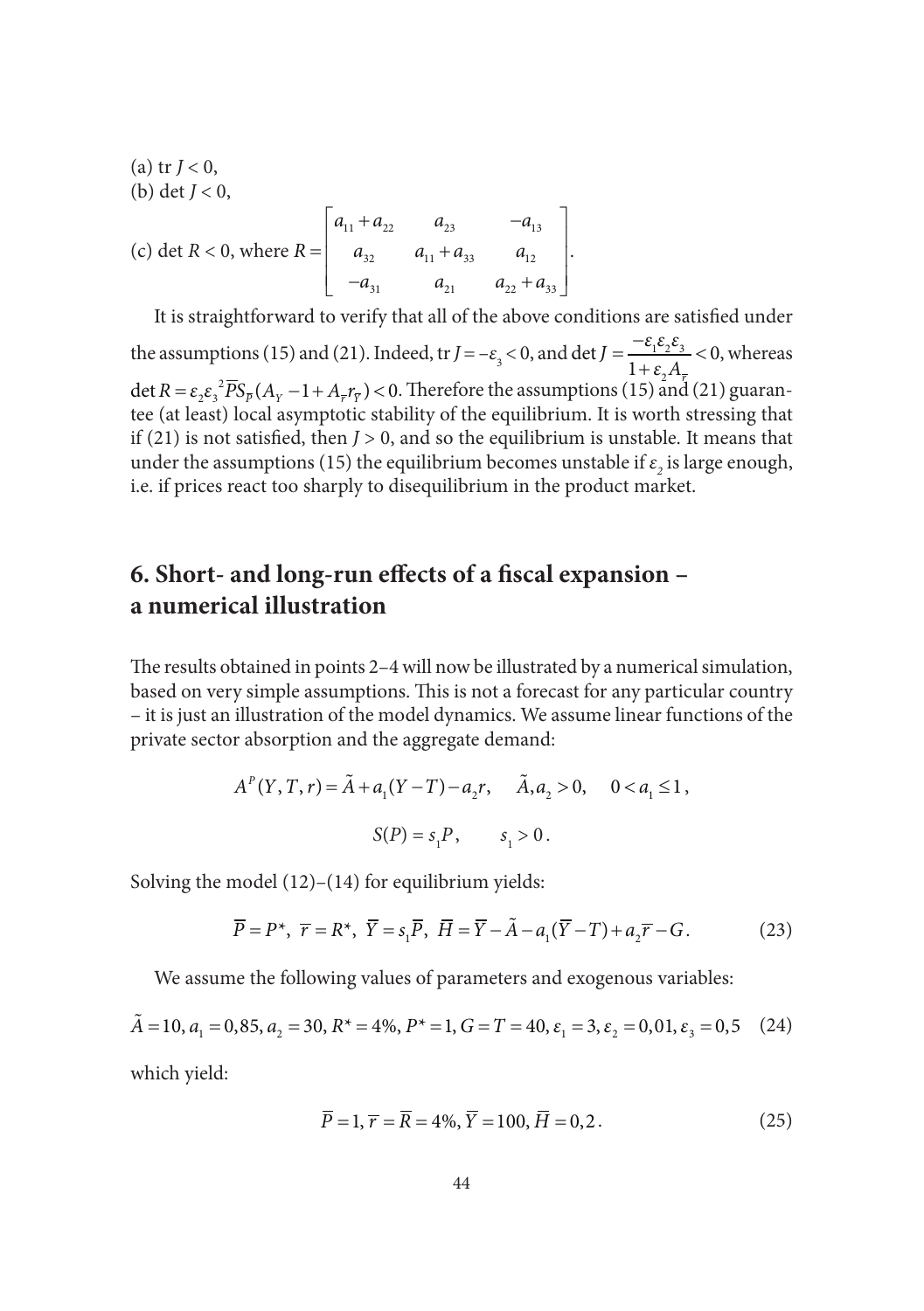The equilibrium is LAS, because the condition (21) is satisfied:

 $1 + \varepsilon_2 A_{\overline{r}} = 1 - \varepsilon_2 \cdot a_2 = 1 - 0, 3 = 0, 7 > 0$ . In this example the stability condition is breached for  $\varepsilon$ <sub>2</sub> bigger than 1/30.

For simplicity, calculations are based on the discrete version of the model, i.e.

$$
\begin{cases}\nH_{t+1} = H_t + \varepsilon_1 [1 - P_t / P^*], \\
P_{t+1} = P_t \cdot (1 + \varepsilon_2 [\tilde{A} + a_1 (Y_t - T_t) - a_2 r_t + G_t + H_t - Y_t]), \\
Y_{t+1} = Y_t + \varepsilon_3 [s_1 P_{t+1} - Y_t].\n\end{cases}
$$
\n(26)

The real interest rate is defined by the formula:  $r_t = R^* - \Pi_t$ , where  $\Pi_t = \frac{r_t - r_{t-1}}{R}$ 1  $\prod_t = \frac{t_t - t_t}{D}$ *t*  $P_{t}-P_{t}$ *P* Ė - $=\frac{P_t-P_{t-1}}{P}$  is the rate of inflation.

Let us assume that initially (at  $t = 0$ ) the economy is in equilibrium (25) corresponding to (24). If all values in (24) remain constant over time, the economy will stay in equilibrium forever. To illustrate the effects of a fiscal expansion, let us assume that in the first three periods (for  $t = 1, 2, 3$ ) the budgetary expenditures are equal to 41 (instead of 40). Since  $T = 40$  and  $\overline{Y} = 100$ , the size of a fiscal expansion is equal to about 1% of GDP. After this short period (for  $t \ge 0$ ), budgetary spending is reduced back to 40. Nothing else is changed. The results are graphed at Figures 7–9, and the table below contains the results of calculations for the first 10 periods.

An increase in the budget deficit lasting for 3 periods boosts the economy. However, the positive effects vanish very fast – as soon as in the  $5<sup>th</sup>$  period the economic growth turns into recession, and in the 10<sup>th</sup> period the level of domestic output sinks below its initial level of  $\overline{Y}$  = 100. It takes another 13 periods for the output to climb back to this level. The entire trajectory of output can be described as cyclical ups and downs (around equilibrium) with a diminishing amplitude.

It is interesting to investigate into the mechanisms responsible for these results. An increase in budgetary spending raises the domestic demand (consumption and investment), through the Keynesian multiplier effect. Initially the supply stays behind, hence firms respond by raising prices. Due to a common monetary policy



Figure 7. The trajectory of the domestic output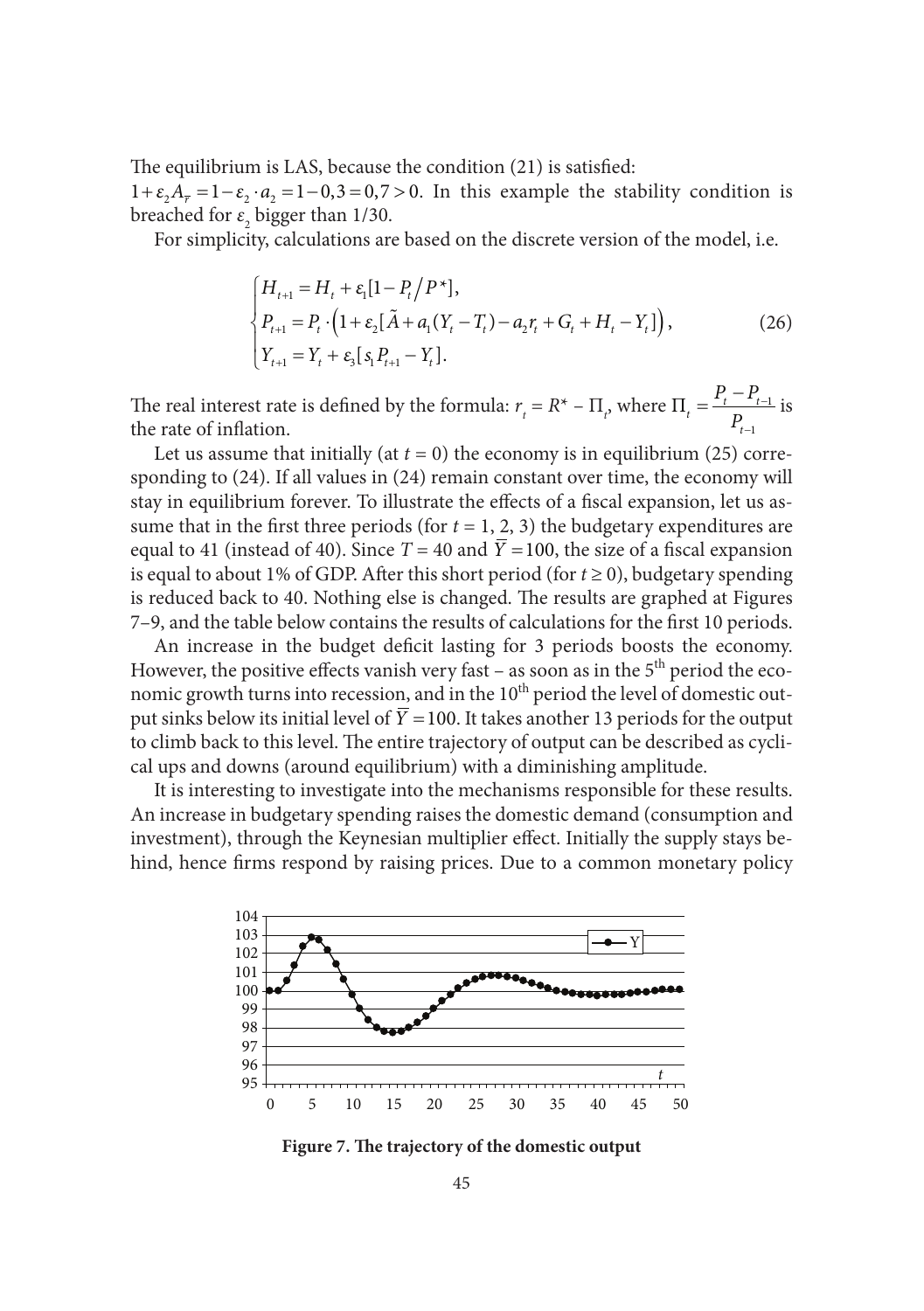

Figure 8. The trajectory of the foreign trade balance



Figure 9. The trajectory of the inflation

The short-run fiscal expansion – the results of a numerical experiment

| $\mathbf{t}$   | G  | R<br>(in %) | r<br>(in %) | $\epsilon$ | I   | P    | П<br>(in %) | H       | S(P)   | Y      | Ŷ<br>(in %) |
|----------------|----|-------------|-------------|------------|-----|------|-------------|---------|--------|--------|-------------|
| $\mathbf{0}$   | 40 | 4.0         | 4.0         | 51.8       | 8.0 | 1.00 | 0.0         | 0.20    | 100.00 | 100.00 |             |
| 1              | 41 | 4.0         | 4.0         | 51.8       | 8.0 | 1.00 | 0.0         | 0.20    | 100.00 | 100.00 | 0.0         |
| 2              | 41 | 4.0         | 3.0         | 52.2       | 8.3 | 1.01 | 1.0         | 0.20    | 101.00 | 100.50 | 0.5         |
| 3              | 41 | 4.0         | 2.8         | 52.8       | 8.5 | 1.02 | 1.2         | 0.17    | 102.24 | 101.37 | 0.9         |
| $\overline{4}$ | 40 | 4.0         | 2.9         | 53.5       | 8.6 | 1.03 | 1.1         | 0.10    | 103.39 | 102.38 | 1.0         |
| 5              | 40 | 4.0         | 4.1         | 53.8       | 8.4 | 1.03 | $-0.1$      | 0.00    | 103.28 | 102.83 | 0.4         |
| 6              | 40 | 4.0         | 4.7         | 53.7       | 8.2 | 1.03 | $-0.7$      | $-0.10$ | 102.60 | 102.71 | $-0.1$      |
| 7              | 40 | 4.0         | 4.9         | 53.3       | 8.1 | 1.02 | $-0.9$      | $-0.18$ | 101.67 | 102.19 | $-0.5$      |
| 8              | 40 | 4.0         | 5.0         | 52.8       | 8.0 | 1.01 | $-1.0$      | $-0.23$ | 100.68 | 101.44 | $-0.7$      |
| 9              | 40 | 4.0         | 4.9         | 52.2       | 7.9 | 1.00 | $-0.9$      | $-0.25$ | 99.74  | 100.59 | $-0.8$      |
| 10             | 40 | 4.0         | 4.8         | 51.6       | 7.8 | 0.99 | $-0.8$      | $-0.24$ | 98.93  | 99.76  | $-0.8$      |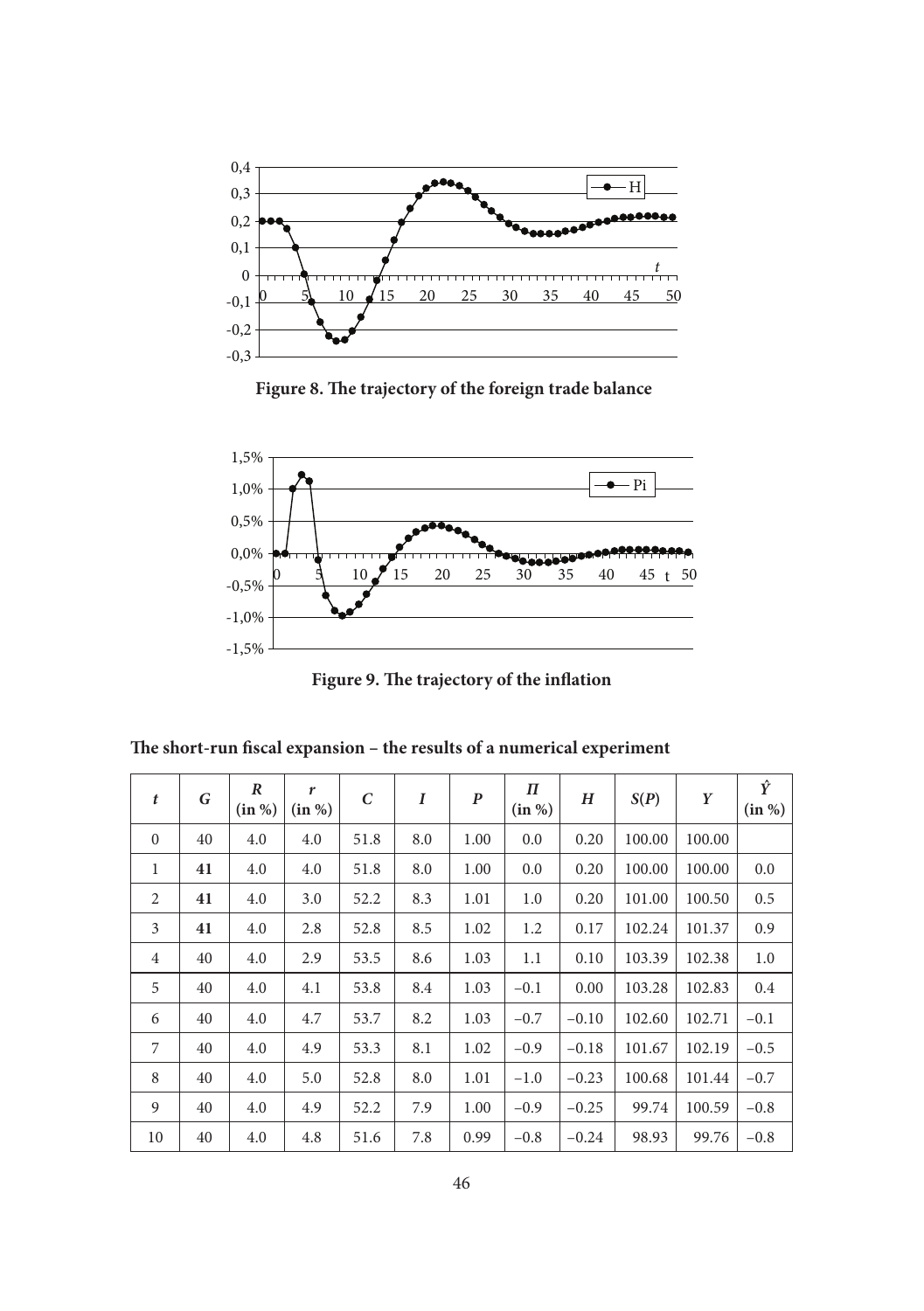and perfect arbitrage in financial markets, the nominal interest rate remains constant, equal to  $R^*$ . Hence the accelerating inflation reduces the real interest rate, and the falling cost of money provides additional boost to private demand. Thanks to a monetary union the standard Keynesian effect is reinforced by cheap money (the crowding-out effect is essentially exported abroad). At the same time, however, higher domestic prices cause a mild fall in foreign trade balance.

After a few periods government returns to the balanced budget policy, and producers finally catch up with demand. Almost instantly the economy sinks into recession. In the first phase the situation is made even worse by high prices which are rigid and need time to fall back to a competitive level. The falling domestic and foreign demand makes firms react by cutting prices and production. Inflation turns into deflation, which raises the real interest rate, and further reduces the private sector demand. As a result, recession is deep and lasts for a long period. Only after about 10 periods the economy hits the bottom and a slow recovery begins. It is worth stressing that although finally the economy returns to the same equilibrium, the fiscal loosening leaves painful scars – a higher public debt, and the usual costs of economic cycle (inflation/unemployment).

### **Conclusions**

An economic and monetary union makes expansionary fiscal policy very effective, but only in the short run. As time passes, all positive effects of a fiscal expansion vanish, because the economy becomes less competitive. Increasing prices worsen the trade balance, and slow the economy down. (In the simple model presented in our paper it even sinks into recession). In effect, all fruits of a fiscal expansion are "exported" abroad. Therefore, though very effective in the short run, a fiscal expansion is completely futile in the medium run (and presumably in the long run).

Despite that, many members of the European Monetary Union are carrying high budget deficits, in many cases far exceeding the SGP limit of 3% of GDP. Of course, there are certain objective causes of high deficits, e.g. rich welfare systems, demographic problems (aging), costly structural reforms, and most of all the 2009 financial crisis. However, it seems that the "political business cycle" also plays an important role – politicians care mainly about the next election, and – as demonstrated above – it is possible to improve the economic situation in such a short period by beggar-thy-neighbor fiscal expansion.<sup>26</sup> In our view, there exists a significant risk of unsustainable fiscal policies union-wide, which might in the extreme case lead

<sup>&</sup>lt;sup>26</sup> The existence of the political business cycle in Europe is documented by Buti and van den Noord [2004].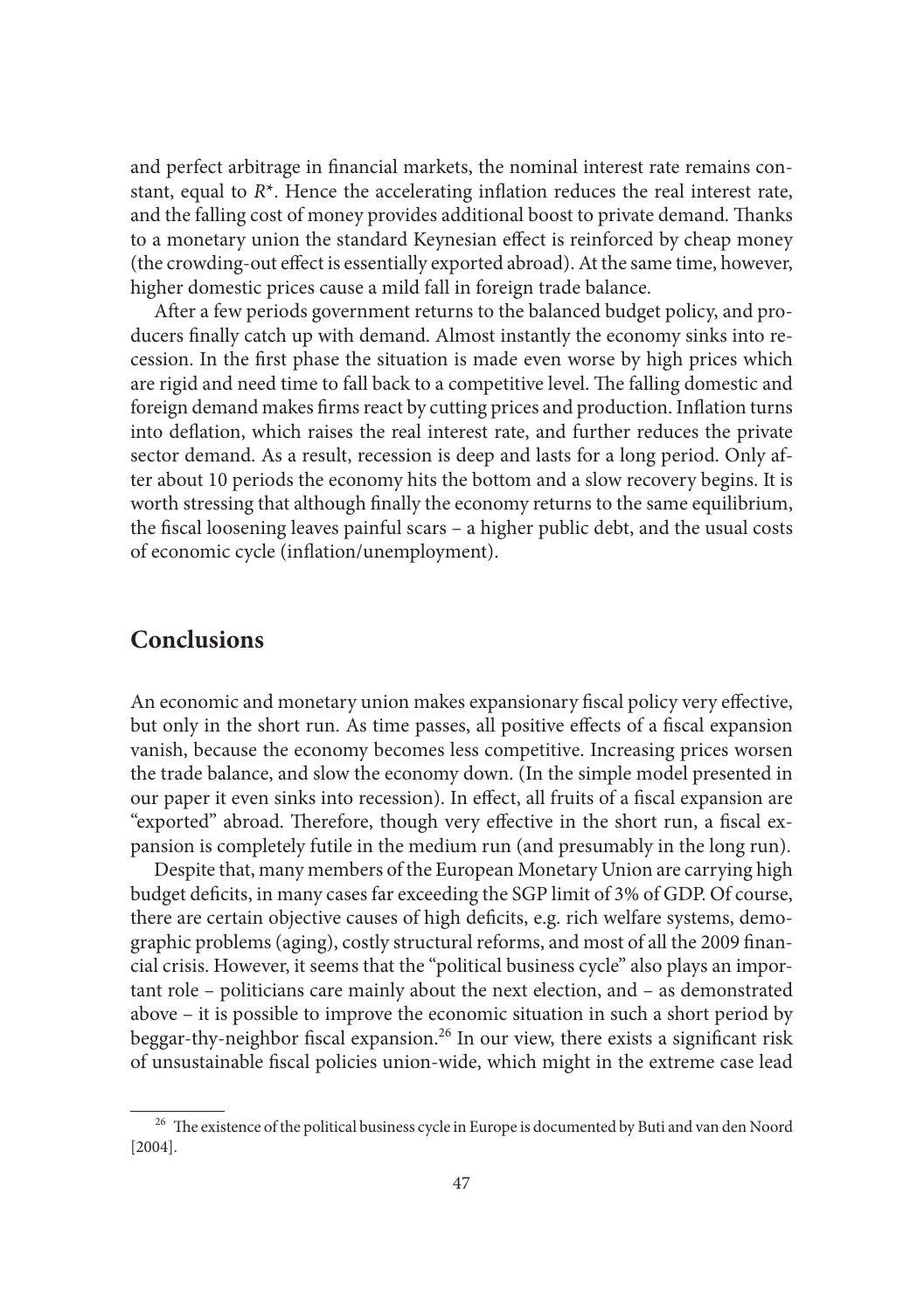to the race of "competitive deficits" – an analogue of the early 20-th century race of "competitive devaluations", and endanger the very existence of the monetary union.

The long-run consequences of unsustainable fiscal policies must certainly be negative for the entire EMU. To mention just a few most important<sup>27</sup>: an increase in public debt and deficit raises the cost of capital not only for governments, but also for the private sector. Permanently higher interest rates result in a lower unionwide stock of (physical) capital, and therefore a lower long-run output and employment. Another negative effect of high interest rates is an appreciation of the union currency vis-à-vis other world currencies, which impairs the competitiveness of the EMU, and has a negative impact on external balances of the EMU. In the long run it may lead to an increasing share of foreign ownership in the EMU, and growing repatriation of profits, which may further reduce investment and act as an additional brake to economic growth. Meanwhile, low economic growth (and high unemployment) are arguably the most serious problems of Europe. Unsustainable fiscal policies could only deepen these problems.

#### **Final remarks**

Throughout the paper we assumed that the economy is small, i.e. it has a negligible influence on the entire EMU. This assumption is certainly valid in the case of all 12 "new member states". However, in the case of large economies (e.g. Germany, France) the results and conclusions should be modified. A substantial fiscal expansion in a large country could significantly influence other EMU members. For example, a significant tax cut in Germany raises its domestic demand not only for home-produced goods, but also for imports. This lead to a significant price hikes not only in Germany, but in the entire EMU. Hence, as a minimum, the impact of internal fiscal expansion on union-wide demand  $(A^*)$  and price level  $(P^*)$  should be taken into account. The Union-wide inflationary pressure might in turn induce a tightening of monetary policy by the ECB, which should also be incorporated in the model.

It is worth emphasizing that the Mundell-Fleming model presented in the paper is based on very general assumptions, hence they apply to any country (state) being a member of any economic and monetary union. However, every stick has two ends. Due to this universality and simplicity, conclusions are very general – they only tell us something about relative magnitudes and directions, but do not allow to establish more precise results for specific countries. Moreover, in recent years, macroeconomic theories are (almost by custom) constructed on the basis of the

 $^{27}\,$  An excellent survey of the consequences of high budget deficits is provided by Ball and Mankiw [1995].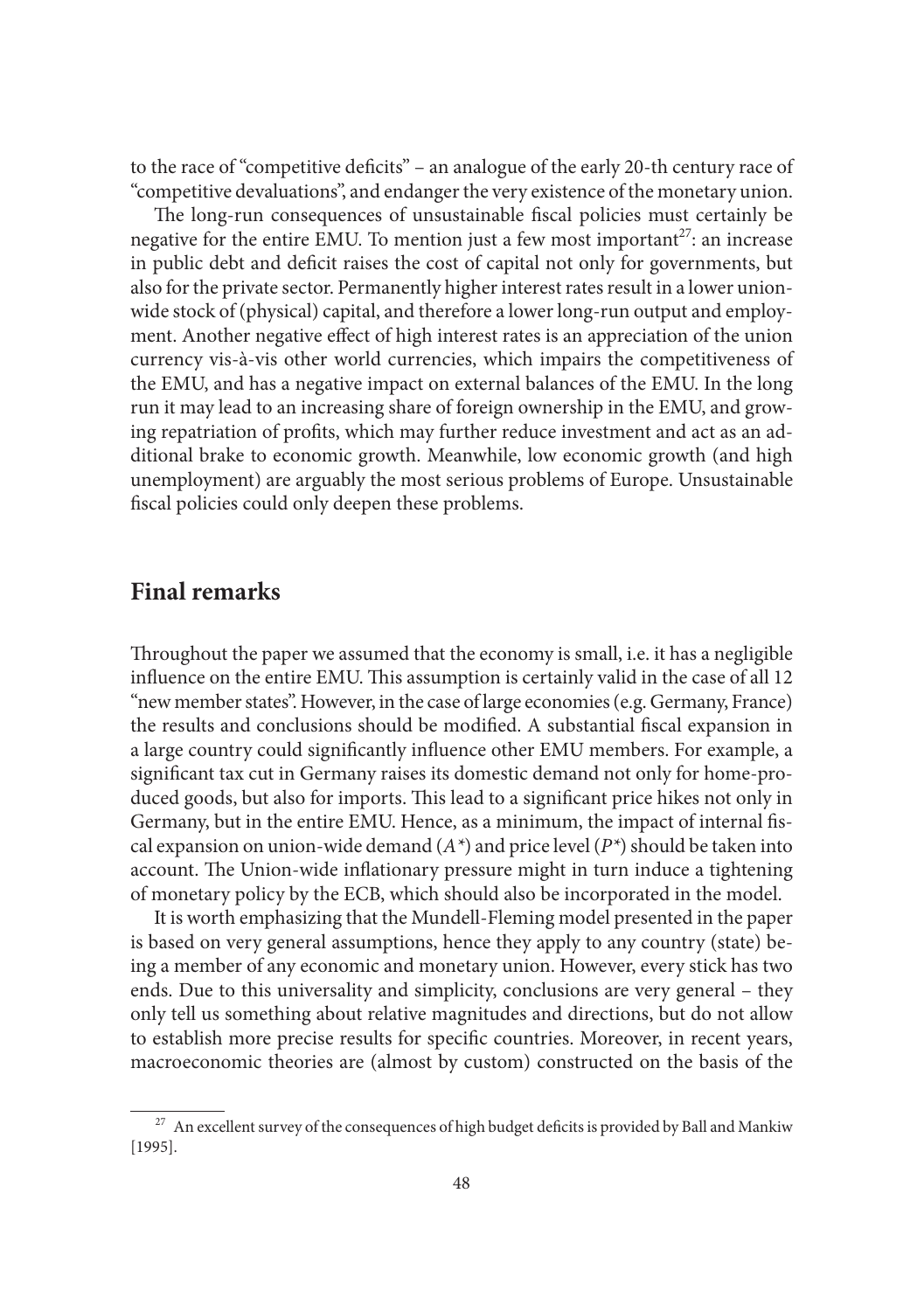so-called micro-foundations, with 'representative economic agents', which form rational expectations, behave optimally in the infinite horizon etc. We do realize that all these elements are important, but including any of them would make the model far more complex mathematically. As indicated in the Introduction, our aim was to describe the issue of expansionary fiscal policy so simply, that (hopefully) our text should be clear even for someone with basic economic education. Therefore, our presentation serves above all didactic purposes.

#### *References*

- Auerbach, A.J., 2011, *Fiscal Institutions for a Currency Union*, Paper prepared for a conference on Fiscal and Monetary Policy Challenges in the Short and Long Run, sponsored by the Deutsche Bundesbank and the Banque de France, Hamburg, May 19–20.
- Ball, L., Mankiw, G., 1995, *What Do Budget Deficits Do*?, NBER Working Paper, no. 2046.
- Barry, F., 2001, *Fiscal Policy in EMU*, in: Pentecost, E.J., van Poeck, A. (eds.), *European Monetary Integration: Past, Present and Future*, Edward Elgar.
- Beetsma, R., 2001, *Does EMU need a Stability Pact?*, in: Brunilla, A., Buti, M., Franco, D. (eds.), *The Stability and Growth Pact. The Architecture of Fiscal Policy in EMU*, Palgrave.
- Bordo, M., Jonung, L., Markiewicz, A., 2011, *A Fiscal Union for the Euro: Some Lessons from History*, NBER Working Paper, no. 17380.
- Buiter, W., 2006, *The 'Sense and Nonsense of Maastricht' Revisited: What Have We Learnt about Stabilization in EMU?*, Journal of Common Market Studies, vol. 44, p. 687–710.
- Burriel, P., Castro, F., Garrote, D., Mora, E.G., Paredes, J., Perez, J.J., 2010, *Fiscal Multipliers in the Euro Area*, Bank of Italy Occasional Paper.
- Buti, M., van der Noord, P., 2004, *Fiscal Discretion and Elections in the Early Years of EMU*, Journal of Common Market Studies, vol. 42.
- Carlberg, M., 1999, *European Monetary Union: Th eory, Evidence and Policy*, Physica-Verlag.
- ECB, 2005, *Monetary Policy and Inflation Differentials in a Heterogenous Currency Area*, ECB Monthly Bulletin, no. 5.
- Eichengreen, B., von Hagen, J., 1996, *Federalism, Fiscal Restraints, and European Monetary Union*, American Economic Review, vol. 86, pp. 134–138.
- Faini, R., 2006, *Fiscal policy and interest rates in Europe*, Economic Policy, vol. 21, pp. 443–489. Gandolfo, G., 1997, *Economic Dynamics. Study Edition*, Springer.
- Gandolfo, G., 2002, *International Finance and Open-Economy Macroeconomics*, Springer.
- Giavazzi, F., Pagano, M., 1996, *Non-Keynesian Effects of Fiscal Policy Changes: International Evidence and the Swedish Experience*, Swedish Economic Policy Review, vol. 3, pp. 67–103.
- de Grauwe, P., 2007, *Economics of Monetary Union*, 7<sup>th</sup> edition, Oxford University Press.
- Hemming, R., Kell, M., Mahfouz, S., 2002, *The Effectiveness of Fiscal Policy in Stimulating Economic Activity – A Review of the Literature*, IMF Working Paper, no. 208.
- Henning, C.R., Kessler, M., 2012, *Fiscal Federalism: US History for Architects of Europe's Fiscal Union*, Peterson Institute for International Economics Working Paper, no. 1.
- Konopczyński, M., 2006, *Skuteczność polityki fi skalnej w unii gospodarczej i walutowej*, Ekonomista, no. 5, pp. 619–646.